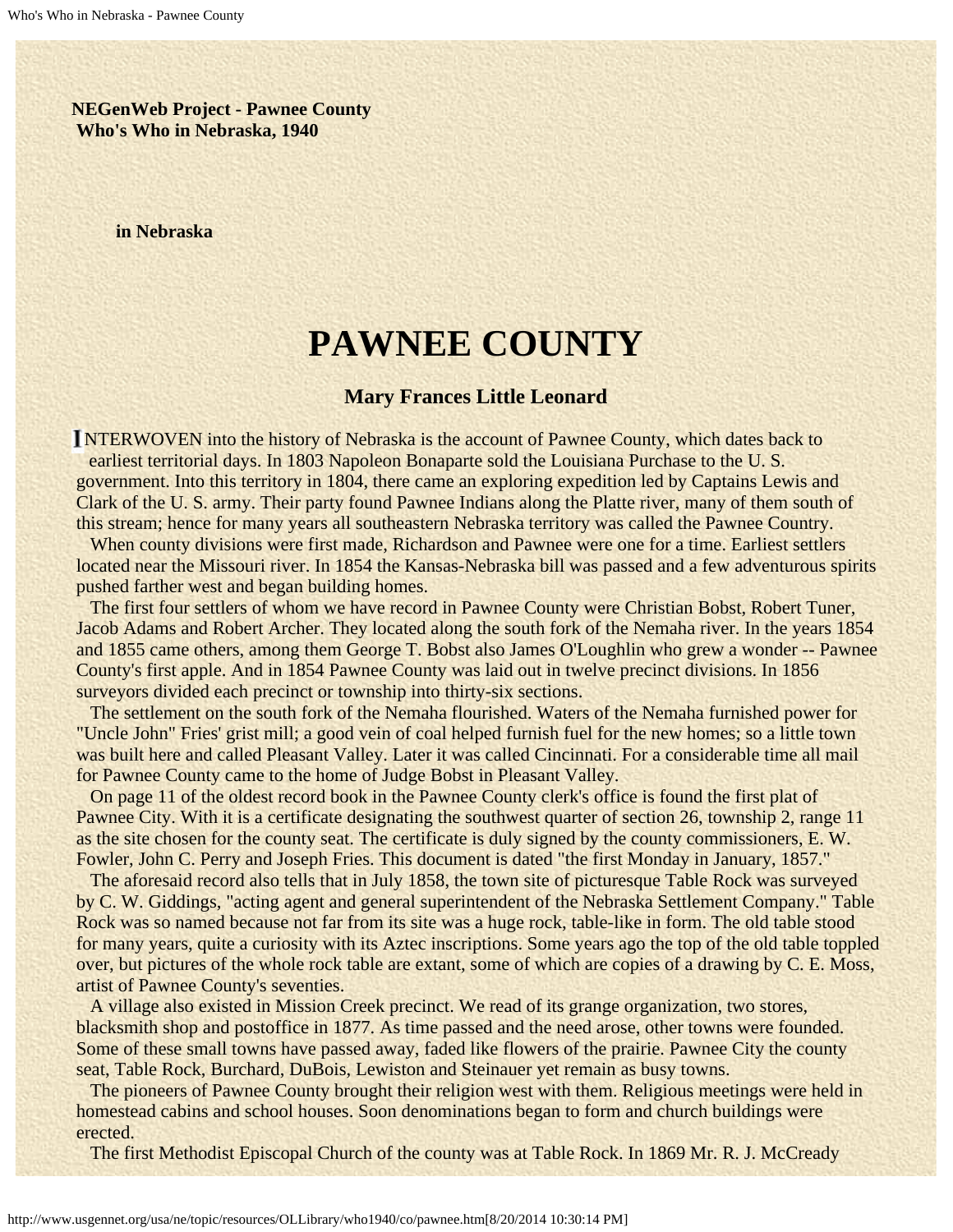organized the First United Presbyterian congregation at Pawnee City and was its faithful pastor forty years. At an early date another United Presbyterian Church was established in Mission Creek precinct. Early pastors of this church were Rev. W. A. Pollock, 1874-76, "the grasshopper years"; Rev. Oscar Jenne; then Dr. Marion Mornson was pastor for many years. Baptists organized in West Branch. Other churches of various denominations were established over the county, so that on a clear Sabbath morning, church bell answered church bell across the rolling prairies. Today the finest church building in southeastern Nebraska is St. Anthony's at Steinauer.

 For the settlers' children there must be schools. We are told of a school that was conducted the winter of 1868-69, in the G. L. Griffing home in Clear Creek precinct. "Aunt Lydia" Holmes (nee Gere) of Table Rock may have been one of Pawnee County's first pupils. She was a pupil 81 years ago.

 The first district schoolhouse was "Rosin Weed," and school is still held there, three and one-half miles west of Pawnee City. There have been seventy-eight districts in the county; there are not so many now since Lewiston has a consolidated school. For thirty-five or forty years the Pawnee City Academy gave commercial, classical, English, and musical courses. At Steinauer is St. Anthony's school, taking pupils through eight grades. In Clear Creek precinct is a Lutheran parochial school. Each town in Pawnee County has a high school.

Many of the early settlers were veterans of the war of 1861-65. In Pawnee City on May 18,

871

### **Pawnee Who's Who's Who**

1882, John Ingham post No. 95 of the G. A. R. was organized. It was a strong patriotic group for years. In 1939, just one Civil War veteran remained in the county, John Lehrman of Table Rock. Memorial and Decoration Day programs in recent years have been in charge of William Thomas Little post No. 168, American Legion.

 Four newspapers have survived vicissitudes of the years: The Pawnee Republican founded in 1868, was owned many years by the Hasslers; now its owner and publisher is H. D. Flory, assisted by F. W. McDonald; The Pawnee Chief is owned by A. E. Ovenden, published by Albert Porr and Harry Hassler; there is also the Table Rock Argus and the DuBois Press.

 Many changes have been wrought in Pawnee county since Nov. 10, 1871, when the first locomotive pulled into Table Rock on the Atchison-Nebraska railroad. For one thing, the Farmer's State Bank of Pawnee City was organized, "a landmark since 1874." Grandfather's bank!

 The late 70's must have been busy and productive years. Samuel Barnard near Table Rock had a nursery in which he raised and sold fruit trees, grape vines, osage orange and ornamental shrubs. Preparation of Pawnee County fair grounds was begun in April, 1880, when a knoll of ground northwest of Pawnee City was selected and small forest trees were transplanted there by John Edwards, Ichabod Bray, Eb Wade and Oliver Little.

 The first annual fair of Pawnee County was held Sept. 28, 29 and 30, 1880. A trim little booklet was published under the title "Pawnee County Agricultural and Mechanical Association." Premiums were offered on almost everything grown or made in Pawnee County. The annual membership season tickets were \$2 each and granted admission to father, mother, their bonafide children under 18 years of age, and one team. All persons were required to leave the grounds by 7 p. m. Pawnee County Fair is flourishing yet and is one of the best in the state.

 Many things have gone into the making of the county's history, and if all were told, some pages would be sad with stories of drouth, floods, "grasshopper years," crop failures and other tragedies. But the best has survived, for which the residents are glad. We are proud of our churches and schools, of the ministers, teachers, physicians, nurses, musicians and artists who were born in Pawnee County.

 For years Pawnee County's talent in music was known far and wide. The Pawnee City Military Band, led by Charles E. Pierce, was outstanding and now the Pawnee City High School Band directed by H. Arthur Schrepel brings home prizes.

Among artists past and present, may be numbered Charles E. Moss, Dwight Kirsch of the University of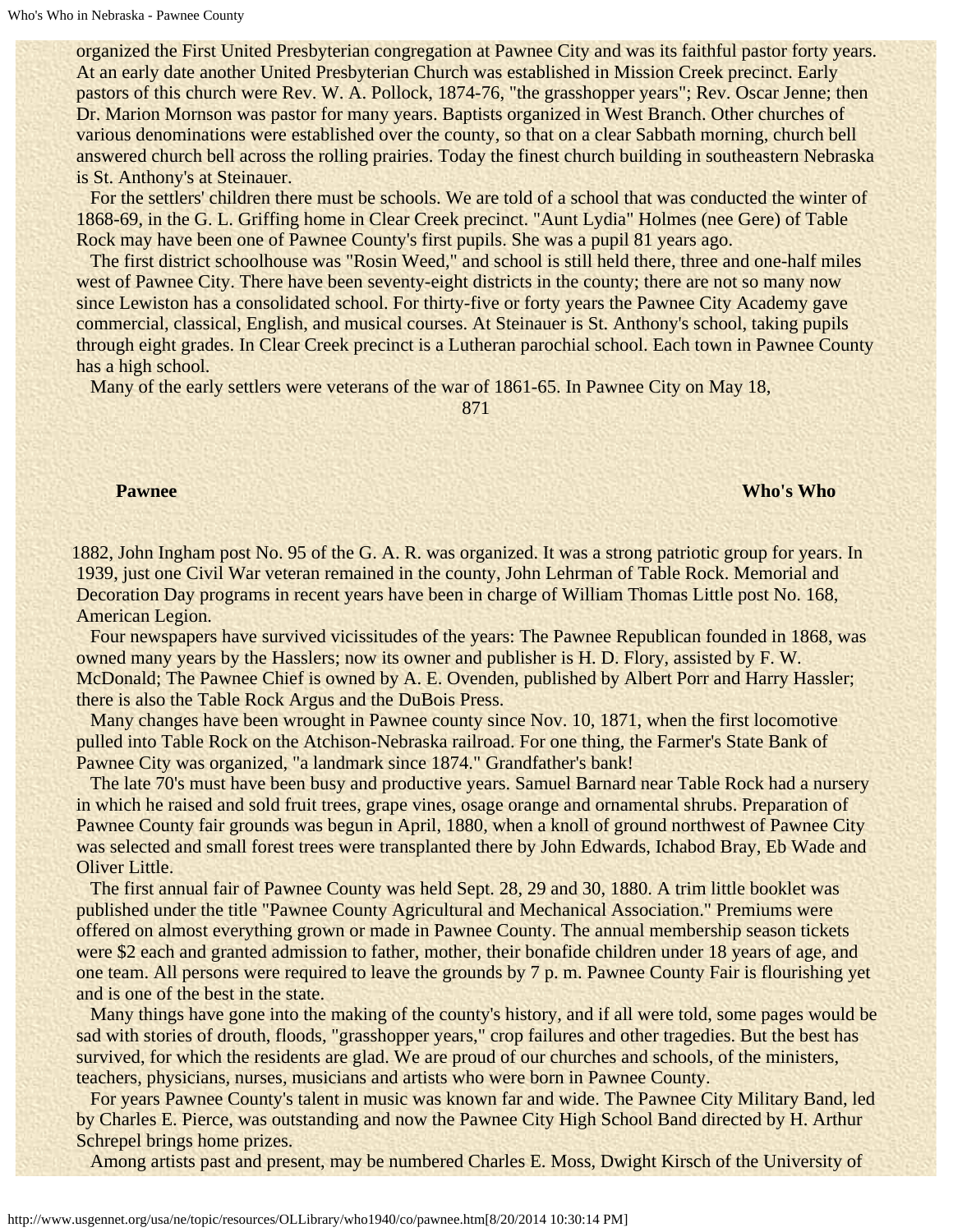Nebraska, Emil Uhlir, Robert M. Williamson and Bruce Meek. The Pawnee Countian most often in the headlines, Harold Lloyd, though born in Burchard, attended school in Pawnee City. And of course there is an oldest citizen -- M. H. Marble of Table Rock, who was 100 years old March 16, 1939.

 For that which has been attained in the way of Christianity, civilization, and culture, much credit is due our parents and grandparents, pioneer's in the years long past; they laid our foundation. May we continue to build upon it, ever onward and upward.

 **ALBERS, CHRISTIAN**: Merchant; b Oyle, Germany May 25, 1883; s of William Albers-Sophia Meiers; ed Germany; m Rickie Wehrbein Nov 22, 1922 Steinauer; came to Amer 1899 settled in Pawnee Co; until 1906 emp on farms in Pawnee Co; 1906-07, 1908-14 with Anton Sacher in Steinauer; 1907-08 ptr of N A Steinauer in plumbing & impl bus; 1914-17 with Val Viscup; 1917-20 oprd fountain service; 1920 owner & opr hdw, impl & furn store; mbr village bd 19 years, 6 years chmn; chief vol fire dept 1917-35; Evang Reformed Ch; Rep; hobby, travel; res Steinauer.

 **ANDERSON, ALLEN BYFORD JR**: Physician & Surgeon; b Pawnee City, Neb Apr 9, 1895; s of Dr A B Anderson Sr-Susie Horne; ed Pawnee City HS; Monmouth Coll, Monmouth Ill, 1914-17; U of N, MD 1921; Nu Sigma Nu; Alpha Omega Alpha; m Reah Dawson Aug 1921 Canistota S D; s Allen Byford Jr; d Jeanne; 1920-21 interne Uni Hosp, Omaha; 1921- prac in Pawnee City, specializing in obstetrics, participating in Pawnee City Med Unit; past mbr Pawnee Co Fair bd; 1924-38 mbr bd of edn, secy 1927- 33, pres 1936-38, instrumental in construction of HS building 1931; during World War served in med res corps US army; Pawnee Co Med Soc; Neb St Med Assn; Pawnee City Pub Service Club, past pres; United Presby Ch; Rep; off Pawnee Med Unit; res Pawnee City.

 **ANDERSON, ALLEN BYFORD SR**: Retired; b Clayton, Ill Mar 25, 1851; s of Ervine Anderson-Sarah Shannon; ed Camp Point Ill HS; Louisville Ky Med Coll, MD 1876; Med Coll of Chicago; Monmouth Coll; Phi Delta Theta; Golden Legion; m Susie Horne Oct 24, 1889 Monmouth Ill; s Allen Byford Jr; d Gertrude (Mrs R M Story), Katherine (Mrs K P Gordon); 1877-1917 prac med, Pawnee City; 1917- ret; Pawnee Co phys: mbr Pawnee Co insanity bd; RI RR surg; Neb St Med Assn; ch mbr Round Table; United Presby Ch, elder 50 years; Rep; res Pawnee City.

 **BARCLAY, FRED H**: Merchant: b Aurora, Ill Sept 14, 1879; s of James McMicken Barclay-Harriet A Blair; ed Pawnee Co Acad; m Nellie A Colwell Apr 26, 1905 Pawnee City; s James C, Donald A, Robert A; d Mildred (Mrs Grant D Godfrey), Dorothy J; 1883 came to Pawnee Co; 1895-98 with father in merc bus, Bookwalter; 1898-1910 with C D Robinson store in Pawnee City; 1910- with George A Sawyer coowner Sawyer, Barclay & Co, clothiers, Pawnee City, 37 years in same location; 1926-32 ptr in Barclay-Hare Sales Co; 1933-35 mbr Neb legislature; dir Fedn of Neb Retailers 4 years; Neb Retail Clothiers Assn, past pres; 1923- mbr special com on budgeting & accounting, Natl Retail Clothiers Assn, dir; Round Table; AF&AM, secy, past master, 25 years mbr; MWA; Presby Ch; Dem; off, Sawyer-Barclay Co; res Pawnee City.

 **BARNARD, JAY IRVING**: Farmer, Engineer; b Table Rock, Neb Mar 5, 1886; s of Clyde H Barnard-Viola Roberta Moss; ed Table Rock HS 1902; Pawnee City Acad; U of N 1904-06; Palladian; m Mabel Inez Goodale June 18, 1907, Sterling; d Ruth Norma (Mrs Clarence Deines), Bernice Roberta; grandson of Samuel Barnard who came to Table Rock in 1869 & was prominent in horticultural work in the state; 1907- has farm ints at Table Rock, past owner Table Rock Fruit Farm; 1914-15 Instr, Lincoln Auto Sch; 1915-18 owner & mgr South Side Garage, Lincoln; 1920-24 gen foreman, later supt Neb State highway dept shops; 1924-28 with Henkle & Joyce Hdw Co, Lincoln; 1929- farmer at Table-

872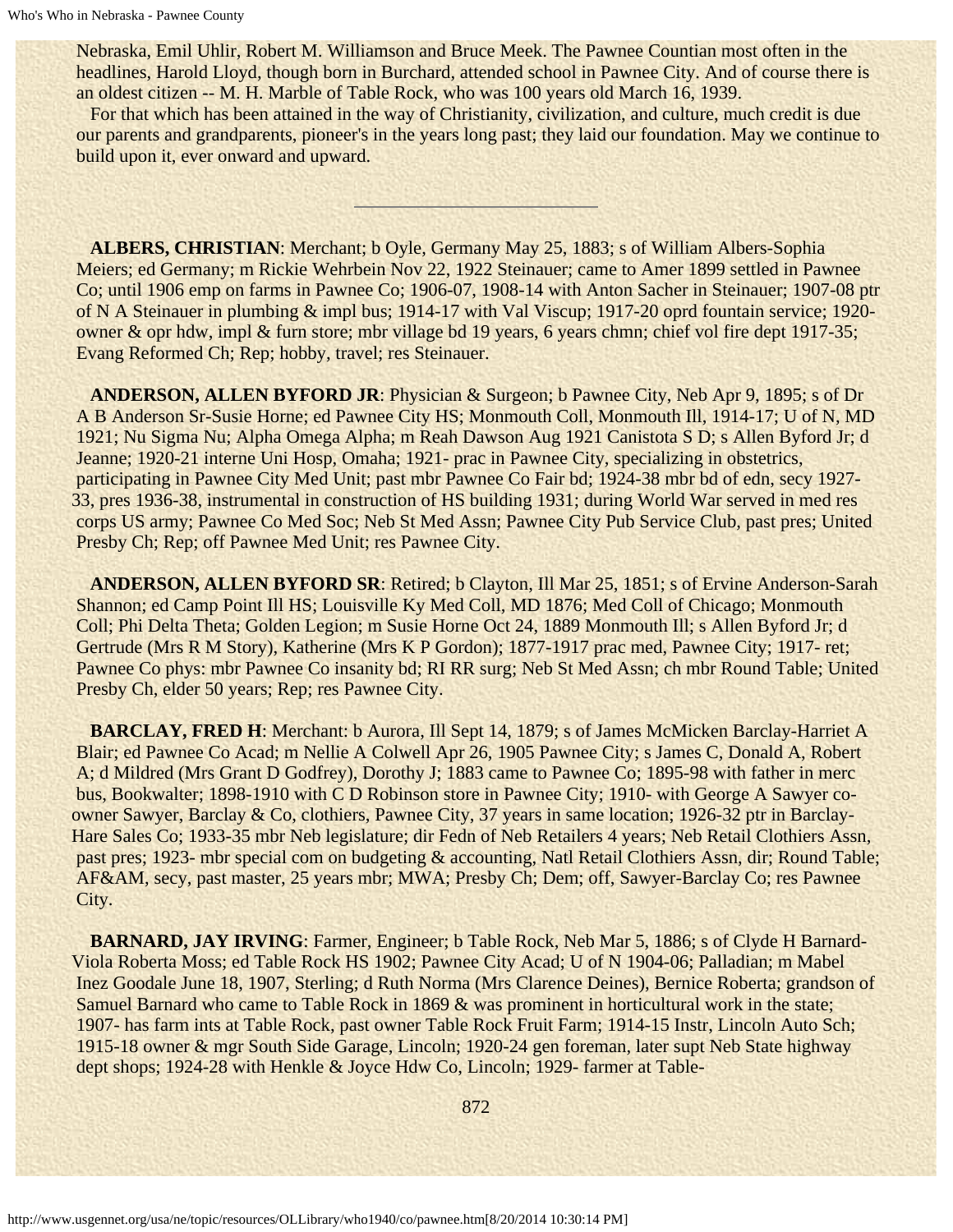### **in Nebraska Pawnee**

rock; 1929- mbr bd of edn, pres since 1936; AF&AM; Scot Rite; Sesostris Shrine; OES; MWA; Meth Ch; Rep; res Table Rock.

 **BARR, JOSEPH**: Retired; b Jo Daviess Co, Ill Mar 16, 1860; s of Robert Barr-Elizabeth Williamson; ed Jo Daviess Co Ill; m Christina Hancock May 9, 1894 Clarinda Ia (dec); s Ross M, Lowell C, Joseph H; d Jennie Marie, Edna (Mrs N M Beatty), 1874-79 farmed in Ill; 1879-1926 farmed & raised stock in Gage & Pawnee Cos; 1926- ret; 1926- pres Citizens Bank, Pawnee City; 21 years treas sch bd; mbr city coun 2 years; United Presby Ch, elder 10 years; Rep; hobbies, reading, flowers; res Pawnee City.

**BARTON, CLAUDE TURNER:** Attorney; b Table Rock, Neb Nov 24, 1888; s of Frank A Barton-Hannah G Turner; ed Pawnee City HS; U of N, LLB 1915; Beta Theta Pi; Phi Delta Phi; m Edna Payton Oct 4, 1919 Lincoln; d Mary Elizabeth; 1914 adm to Neb Bar; 1915- prac law Pawnee City; past Pawnee Co atty, past mayor; city atty since 1921; during World War, trained in Italy & France, aviator in US army, O/S 16 mos, 1st lt; Amer Leg, past comm; Neb St Bar Assn; Pawnee City Public Service Club; AF&AM, past master; past high priest RAM; Prot; Rep; hobby, fishing; res Pawnee City.

**BARTON, FRANK A: Attorney; b Crawford Co, Penn Dec 15, 1861; s of Lorenzo Dow Barton-**Margaret McFadden; ed Townville HS 1878-80; U of N, LLB; m Hannah G Turner Jan 1888 DuBois; s Clyde T; d Blanche (Mrs Harry Johnston), Ruth, Maude Irene (Mrs Clyde Nelson); 1885-88 tchr Pawnee Co; 1888-89 supt Table Rock schs; 1889-92 Pawnee Co supt of schs; 1892-94 clk in off of state supt of schs, Lincoln; prepared Neb St exhibit for World Fair in Chicago; 1894-96 dep state supt of schs; 1896 prac law in Pawnee City; Pawnee Co atty, Pawnee Co judge; mbr Pawnee Co insanity bd many years; Neb St & Amer Bar Assns; AF&AM; Sesostris Shrine; Presby Ch; Rep; hobby, travel; off & res Pawnee City.

**BECKER, GEORGE EDWIN:** Manager of Telephone Co: b Placerville, Cal Nov 9, 1863; s of Samuel Simon Becker-Caroline McConkey; ed Table Rock HS 1882; U of N 1884-85; Union Literary Soc; m Hester Edith McClure June 8, 1892 Johnson Co; s Morris R, Donald M; d Lucille M (Mrs George V Shipley); 1883-90 tchr & prin, Elk Creek & Burchard; 1888-90 read law with Judge J L Edwards; 1890-91 sold ins, Pawnee City; 1890 adm to Neb bar; 1890-97 prac law with W W Giffin, Pawnee City; 1898- org, inc & built tele co, serving Pawnee City & vicinity, owner & mgr; Pawnee Co dep judge 10 years; mbr sch bd 4 years; mbr Pawnee City band many years; AF &AM, past secy; RAM, past high priest; Scot Rite 32<sup>o</sup>; Sesostris Shrine; OES, patron; MWA; Chris Ch, elder 50 years; Rep; hobbies, mechanics, tool work; off & res Pawnee City.

 **BEDEA, GEORGE EMERY**: Farmer, b Livingston Co, Ill Jan 19, 1865: s of Benjamin Bedea-Martha G Crossman; ed Pawnee Co; Table Rock; Omaha Bus Coll 1886; m May N Becker Feb 21, 1894 Table Rock (dec 1938); s George Howard; reared on farm in Ill, came to Pawnee Co in Feb 1882; 1887-88 homesteaded, Yuma Co, Colo; 1888- farmed near Table Rock except one year (1889-90) spent in Louisiana; has occupied present home & farm since 1894; 20 years VP State Bank of Table Rock; past mbr AOUW; Meth Ch, trustee 30 years; wife active in church work; Rep; res RFD, Table Rock.

 **BINDER, WESLEY RUDOLPH**: Hog Feeder; b Colfax Co, Neb Mar 2, 1891; s of William Binder-Katherine Keller; ed Table Rock HS; m Goldie Kinney Aug 26, 1915 Ashland; s Howard Wesley, Forest Duane; d Lois Mae; 1912-14 worked for father on farm, Pawnee Co; 1914- farmer, Pawnee Co; 1916- hog buyer & feeder, Pawnee Co; feeds approximately 100 carloads of hogs each year; mbr sch bd 10 years; Meth Ch, trustee; hobbies, music, good stock; res Table Rock.

**BONHAM, GUY FURMAN:** Bank Cashier; b Wilsonville, Neb Dec 23, 1895; s of Clarence Bonham-Mae Treat; ed Hastings HS 1914; Hastings Bus Coll; U of N 1915; m Beatta Bigelow June 7, 1916 Hastings; s Dwight D; d Shirley M; 1915-19 oprd Grain Elevator & pur livestock, Ayr; 1919- cash State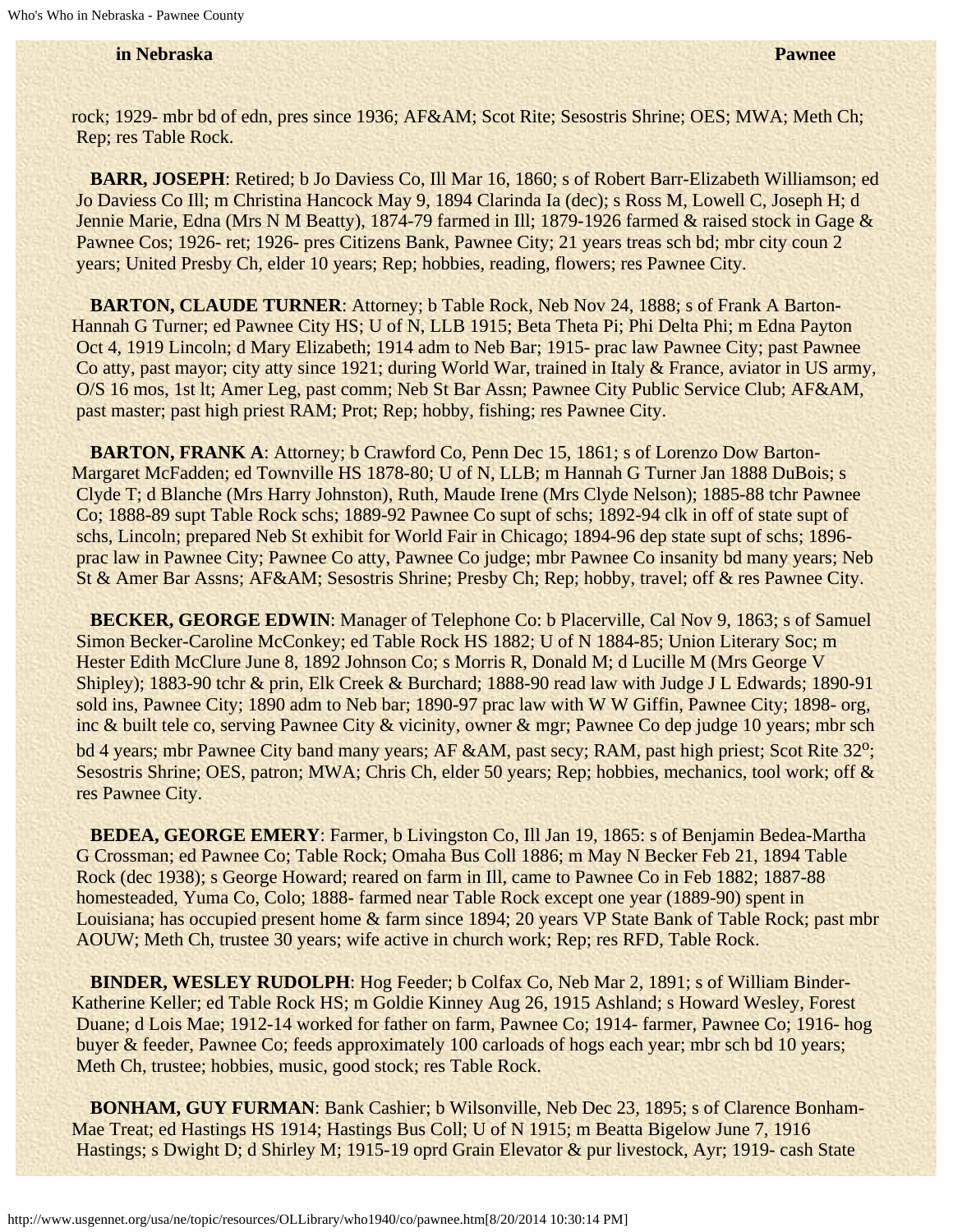Bank of Table Rock; city clk 20 years; mgr Table Rock band 1929-34; Pawnee Co Bankers Assn, past pres; Comml Club; AF&AM, past master & treas; IOOF, past noble grand; MWA, clk 20 years; Meth Ch, treas; Rep; hobbies, fishing, hunting; off State Bank of Table Rock; res Table Rock.

 **CALHOUN, FRANCIS CAVET**: Optometrist; b Van Buren Co, Ia Sept 2, 1876; s of James Taylor Calhoun-Nancy Rebecca Byers; ed Ness City Kas HS 1893; Omaha Optical Coll 1901; m Maude Pierce Jan 19\_\_, Pawnee Co; s Frank Charles, William Paul; d Esther May; 1893-95 emp in Kas; 1895-99 with father on farm in Pawnee Co; 1899-1901 emp by C H Brassfield, learned watchmaking, jewelers trade & optometry; 1902-03 worked at trade, Traer Ia; 1903-38 owner & opr jewelry store & optical off, Pawnee City; 1938 owner & opr optical off, Pawnee City; mbr optometry examining bd 1919-22; Neb Assn of Optometrists, past pres; S E Neb optometric ext group, Beatrice, past chmn; Amer Optical Assn; mbr city sch bd 10 years; Pawnee City Pub Service Club, past pres; Lions; AF&AM; Meth Ch, trustee 15 years; Rep; hobby, sports; off F C Calhoun Optometry off; res Pawnee City.

 **CLARK, CHESTER MELVILLE**: Farmer; b Pawnee Co, Neb July 13, 1884; s of Isaac M Clark-Sarah Skillman; ed Pawnee Co; Neb Wes Acad; Neb Wes, BSc 1908; m Dora Moulton Sept 22, 1909 Swanton; s Ronald M, Chester D; 1908 farmer & stock raiser near Lewiston; 1918 sold highest priced fat cattle ever sold on open market; 1931 Pawnee Co representative in state legislature; mbr Pawnee Co Fair bd 2 terms; mbr sch bd 18 years, helped org & construct Lewiston consolidated sch bIdg; Master Farmer 1931; Farmers Union; Amer Hereford Assn; Meth Ch, steward, trustee, SS supt 15 years, mbr 45 years; Rep; hobby, reading; res Lewiston.

 **CLARKE, MARY**: County Superintendent of Schools; b Brock, Neb Aug 22, 1899; d of William A Clarke-Anna Young; ed Pawnee City HS; Neb Wes; PSTC; U of N; Alpha Delta Omega; Kappa Delta Pi; 1919-22 tchr Pawnee Co; 1923-24 tchr Schuyler schs; 1924-25 tchr Falls City schs; 1925-38 tchr Pawnee City schs, resigned Dec 1938; 1939- Pawnee Co supt of schs; Neb St Assn of Co Supts; NSTA; B&PW, past pres; PEO, past pres 2 terms; United Presby Ch; res Pawnee City.

 **COLWELL, FRANK SHERMAN**: Pharmacist; b Stark Co, Ill Dec 11, 1869; s of George Colwell-Sarah Barr; ed Atchison Co Mo; Tarkio Mo Coll; m Mary S Hawkins Dec 11, 1896 Pawnee City; s Ervin Barr; d Marjorie (Mrs Kenneth S Wherry), Katherine Virginia (Mrs Morris K Van Horn); 1891-93 with L W Salmon Drug Co, Tarkio Mo; 1893-98 ptr of James M Rogers in Rogers & Colwell Drug Store, Pawnee City; 1898-1907 owner & opr drug store, Pawnee City; 1907-12 in real est bus, Enid Okla; 1912-17 ptr of brother Clyde in drug store, Pawnee City; 1934- ptr of son Ervin in drug store; Neb Pharm Assn; mayor 6 years; mbr city coun 2 years; Pawnee Co fair bd, past pres 2 years; Pawnee City Pub Service Club, past pres; AF&AM; Presby Ch, past chmn of bd; hobby, bus; res Pawnee City.

 **CONRADT, CATHERINE**: Postmaster; b Steinauer, Neb Nov 14, 1891; d of Peter Conradt-Francis Gyhra; ed Steinauer; M S Scholastica, Atchison Kas 1910; 1910-13 with A Hindera gen store in Atchison, Kas; 1913-19 with A J Rucker gen mdse store, Steinauer; 1919-20 with Gold & Co, Lincoln; 1920-32 with Arthur Bentsinger gen store, Steinauer; 1934- P M; Neb ch Natl Assn of P M's; Neb League of Dist P M's; Cath Ch; Blessed Virgin Sodality; dem; hobbies, garden flowers; off & res Steinauer.

 **DAVIS, CECIL ALBERT**: Auto Dealer; b Seneca, Kas Feb 14, 1897; s of Robert Davis-Estella Wolfe; ed DuBois HS; Grand Island Bus Coll; m Gladys Parker June 16, 1926 Pawnee City; d Cynthia Ann; 1919- 22 homesteaded near Gillette Wyo; 1922-24 with Farmers Union Store, DuBois; 1924- mgr Wherry Ford Agcy & Service Station, Pawnee City; during World War served in US army balloon corps, stationed Fort Omaha 1918-19; Amer Leg, past co comm; past dir DuBois Tele Co; Pawnee City Pub Service Club, pres; Round Table; AF&AM, master; RAM; KP, past chancellor; Meth Ch; Rep; res Pawnee City.

 **DINNIS, WILLIAM DANIEL**: Merchant; b Pawnee Co, Neb June 5, 1882; s of John Dinnis-Mary S Vliet; ed Pawnee Co; Pawnee City HS; m Ina G Prowant Feb 15, 1905 Pawnee City; s Laurence Donovan, Charles E, Paul E; d Fern E (Mrs Rex Gifford), Adelaide, Pauline A; 1901-14 farmed, Pawnee Co; 1914- 16 with Farmers Merc Co, Lewiston; 1917- owner & opr gen store, Lewiston; mbr sch bd 10 years; chmn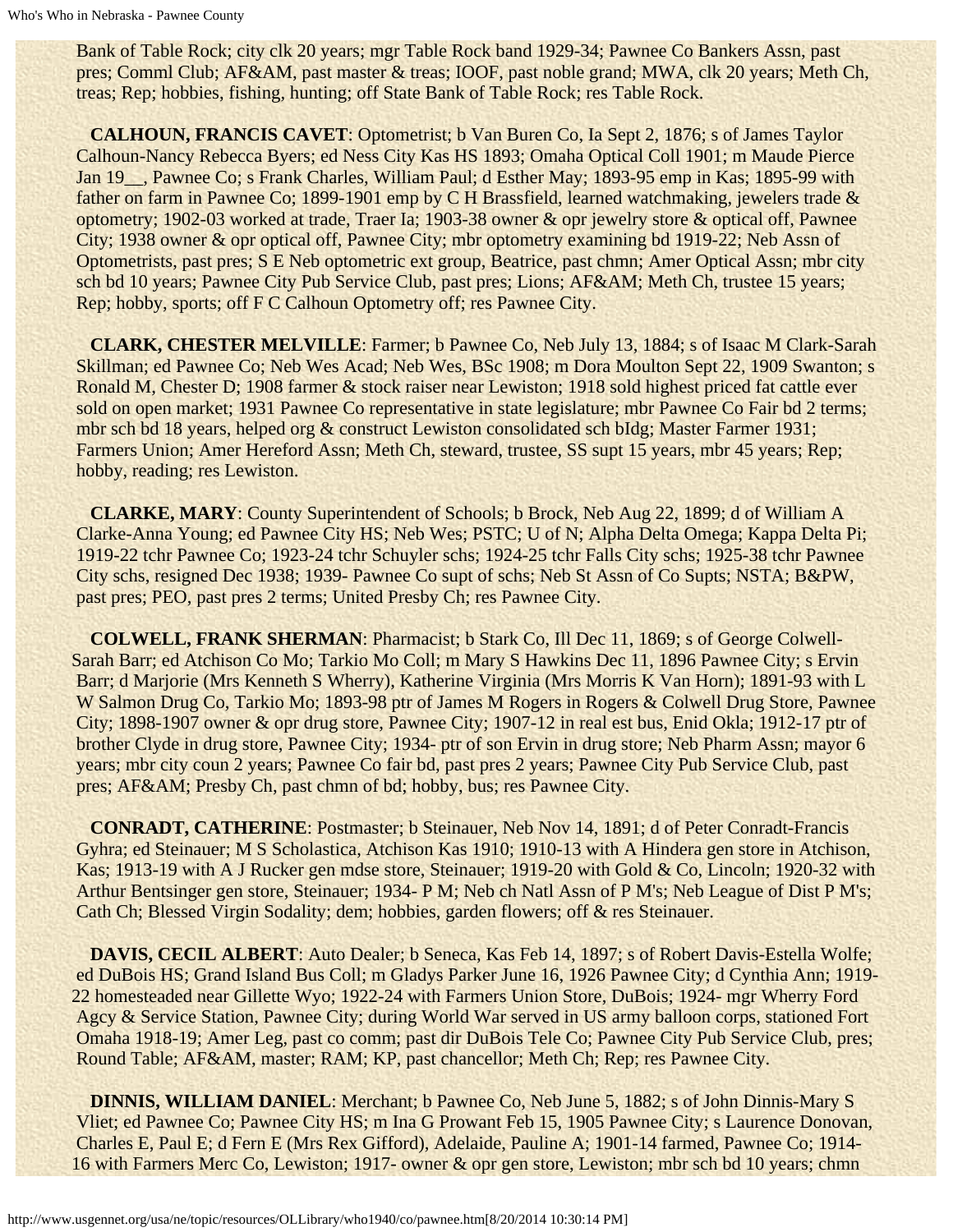village bd 20 years; AF&AM; Meth Ch; Rep; hobbies, reading, sports; res Lewiston.

873

**Pawnee Who's Who's Who** 

 **DONAHUE, MICHAEL JOSEPH**: County Sheriff; b Pawnee Co. Neb Sept 7, 1894; s of John Donahue-Mary Byrne; ed Burchard HS 1912; m Clara Kamen Feb 7, 1917 Burchard; s Charles L, Michael J Jr; d Lillian (Mrs Glen Callam), Mary A; 1912-17 farmed with father; 1917-34 farmed & raised purebred livestock, Pawnee Co; 1935- Pawnee Co sheriff; mbr Neb Sheriff & Peace Ofcrs Assn; mbr sch bd 1 term; Pub Service Club; Lions; Pawnee Co, chmn Corn Hog Program 1934; Cath Ch; Dem; hobby, travel; off Courthouse; res Pawnee City.

 **DORT, JOHN CHARLES**: Attorney; b Delavan, Wis Dec 28, 1857; s of Charles Dort-Adah Cordelia Pattyson; ed Pawnee City HS 1875-76; m Catherine Lloyd Mar 20, 1883 Burchard (dec); s Charles Lloyd; 1876-80 tchr, Pawnee Co; 1880-89 with Dort Bros & Dort & Lloyd Merc Store, Pawnee Co; 1889-96 with State Journal, Lincoln; 1897- prac law, Pawnee City; Pawnee Co atty 10 years; during World War active as 4-min man; Neb St Bar Assn; Round Table, one of founders; Neb St Hist Soc; AF&AM; RAM, past high priest; Sesostris Shrine; MWA; Chris Ch, elder; Rep; past chmn Pawnee Co Com; hobby, travel; res Pawnee City.

 **EDDY, RAY R**: Merchant; b Nemaha Co, Kas Apr 19, 1904; s of T J Eddy-Maude Wade; ed Pawnee City HS; ICS; m Esther A Wenzl Oct 11, 1927 Beatrice; s Robert William, John Allen; d Lucille Ruth; 1922- with Farmer's Union Co-op Assn at Pawnee City, 1923-33 mgr of produce dept, 1933- gen mgr; chmn comm betterment com, Lions, past pres; Farmers Union; AF&AM, past master 2 terms; Meth Ch, past deacon; Dem; hobbies, fishing, hunting, drawing; off Farmers Union Store; res Pawnee City.

 **EDEE, ALLEN BARNETT SR**: Merchant; b Jonesville, Ind Dec, 71 1961; s of Charles C Edee-Virginia F Barnett; ed Jerseyville Ill; Bus Coll of Jacksonville Ill; m Minnie M Comfort, Omaha; s Allen B Jr, Alfred F; d Gretchen C (Mrs P A Jensen), Gwendolyn V (Mrs Vinsant); 1881-95 cash & pres bank, Pawnee City, Beaver City & Astoria Ore; 1895- in partnership with John S Low pur store, Pawnee City, later pur Mr Low's int & became sole owner & opr; Interstate Mchts Coun; past mbr city coun; BPOE; Presby Ch; Rep; hobbies, travel, fishing; res Pawnee City.

 **FARWELL, HORACE STEPHEN**: Retired; b Preemption, Ill Oct 24, 1857; s of Edward Farwell-Lovica Spizey; ed Ill; m Maggie Park Sept 15, 1881 Viola, Ill; s Leon, Albert, Ralph, Verner; d Leota; 1892 came to Pawnee Co; prominent landowner, farmer & stockraiser until retirement; KP; Dem; res DuBois.

 **FARWELL, LEON C**: Banker; b Mercer Co, Ill Oct 24, 1883; s of Horace S Farwell-Margaret Park (dec); ed DuBois; m Evelyn Dorrance Oct 23, 1912 Lincoln; d Florence L, Laura Phanetta, Mary Ellen; 1892 came to Pawnee Co; 1904-05 farmed near DuBois; 1905- with State Bank of DuBois, 1906-08 asst cash, 1908- cash & mgr; first state bank in Neb to file report of re-opening after 1933 bank holiday; widely interested in farm lands in Pawnee & Richardson Cos Neb & Nemaha Co Kas; owns 2,000 A free of encumbrance; agt & overseer other property; ext int in feeding cattle & hogs; past pres, past dir Fourth Regional Clearing House Assn; past pres, past dir Pawnee Co Bankers Assn; pres group 1 Neb Bankers Assn 1938-39; Amer Bankers Assn, VP for Neb 1939-40; past mbr DuBois sch bd; dir Pawnee Co fair bd past 8 years; KP, past chancellor comm; AF&AM; RAM, high priest; KT; Sesostris Shrine; conservative Dem; hobbies, fishing, hunting; res DuBois.

 **FLORY, HARRY DAVIS**: Publisher; b Pawnee City, Neb Dec 26, 1884; s of George S Flory-Ann Davis; ed Pawnee City HS; m Florence Elizabeth Nye Oct 8, 1914 Lincoln; s Harry Davis, William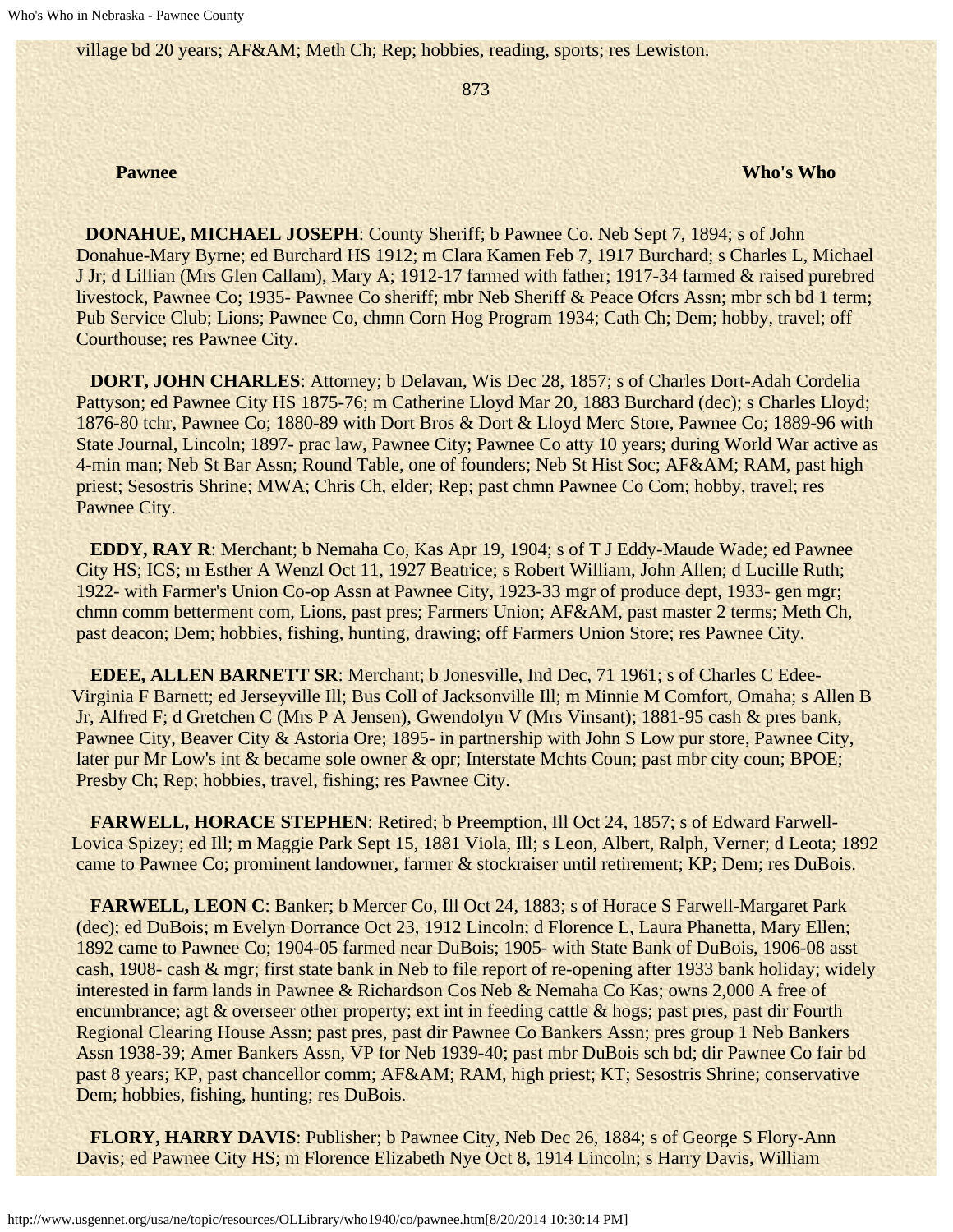Nelson; 1896- in newspaper work, Pawnee City; 1906- with Pawnee Republican, owner since 1920; past dir NPA; ch mbr Pub Service Club; ch mbr Lions; AF&AM, past master; RAM, past high priest; past patron OES; hobbies, reading, music; res Pawnee City.

 **FLORY, PAUL JONES**: Physician; b Pawnee City, Neb Dec 25, 1889; s of George S Flory-Ann Davis; ed Pawnee City HS 1908; U of N, BSc, MD 1916; Nu Sigma Nu; m Anna Wright Oct 6, 1917 Schuyler; s David W; d Barbara A; 1919-20 prac med, Genoa; 1920- prac, Pawnee City; mbr Pawnee Hosp staff; med advisor to city & co health bds; local chmn pub health unit; during World War with med corps USN 2 years; Amer Leg; past pres Pawnee Co Med Soc; Neb St & AMA; secy sch bd; Pub Service Club; AF&AM; hobby, reading; off Pawnee City Hosp; res Pawnee City.

 **GILES, RAYMOND HERBERT**: Merchant; b Fremont, Neb May 1, 1902; s of Hugh A Giles-Mary W Barnes; ed Pawnee City HS 1921; m Marie Hattie Goldsberry July 3, 1924 Marysville, Kas; s Lavelle Eugene; Richard Herbert; 1922-23 with W A Wilson Variety Store, Pawnee City; 1923-24 ptr of Willis McKamey in groc store; 1924-26 with E R Linderman Groc; 1926-28 plumber, Herrington Bros Hdw; 1928-32 plumber for Glen Wade; 1932-38, with Langs M System, Pawnee City & Table Rock, mgr 3 years; 1937- owner groc & dry goods store in Table Rock; mbr sch bd; pres vol fire dept; Comml Club; IOOF, left supporter to noble grand; Meth Ch, steward, mbr finance com, asst SS supt, mbr music com, song leader; Rep; hobby, music; res Table Rock.

 **GOTTULA, SAMUEL FREDRICK**: Farmer; b Pawnee Co, Neb Sept 16, 1892; s Christian G Gottula-Marie Hunzeker; ed Pawnee Co; m Florence Genevieve Sacher Sept 16, 1919 Steinauer; s Gerald W, Justin R, Zeno A, Paul A; d Bernadette, Delores Ann, Ethelreda, Theoda M, Mary L, Josephine M, Rosella Maxine; 1908-17 farmed with father in Pawnee Co; 1919- farmed indep; mbr dist 26 sch bd 2 terms; during World War in machine gun co of 355th inf, 89th div at Camp Funston, Co A 137th inf 35th div, in service 20 mos, 1 year O/S; Amer Leg; Farmers Union, secy & treas, past treas; mbr dist 26 sch bd 2 terms; KC, Hall Co; Cath Ch committeeman; Dem; hobby, travel; res Steinauer.

 **GRIFFING, OLIN WILBERFORCE**: Retired; b Wayne Co, Penn Oct 8, 1856; s of George L Griffing-Achsah Andrews; ed Pawnee Co; m Matilda R Conklin Sept 10, 1879 Pawnee Co; s Winford, William; 1857 came to Pawnee Co, oldest in point of residence in co; 1876-1932 brickmason & plasterer in Pawnee Co & other sections of Neb; past mbr sch bd Clear Creek dist; town bd mbr 4 years; AF&AM; Meth Ch; Rep; hobbies, gardening, raising chickens; father a mbr of Neb territorial legislature & constitutional conv; res Table Rock.

 **HALDERMAN, JACOB FULTON**: Real Estate & Insurance Agent; b Pawnee City, Neb June 13, 1874; s of William J Halderman-Ida Fulton; ed Burchard; m Blanche Brown Sept 1899 (dec 1929); 1892- 94 with First Natl Bank, Pawnee City; 1900-09 cash, Bank of Burchard; 1913-14 cash Farmers & Merchants Bank of Wymore; 1915-25 cash, First State Bank of Pawnee City; 1928-32, Pawnee Co treas; 1932- agt Farmers Mutual Ins Co, Pawnee Co; org Pawnee Natl Farm Loan Assn, secy-treas 1918-37; 1919 mbr state constitutional conv; 1920-21 state sen from Pawnee and Gage Cos; past master Burchard AF&AM;. IOOF; Presby Ch; Rep; off & res Pawnee City.

 **HASSLER, HARRY COULSON**: Publisher; b Pawnee City, Neb Oct 9, 1880; s of John Nesley Hassler-Elizabeth Coulson; ed Pawnee City HS; Pawnee City Acad; m Flossie Chatterton Sept 29, 1904 York; d Virginia Elizabeth (Mrs Landon Gant); 1898-1913 with Farmers State Bank, Pawnee City; 1913- 31 ptr of father & later with H D Flory in publishing Pawnee Republican; 1931- with Pawnee City Chief; secy Pub Service Club; AF&AM, Sesostris Shrine; Meth Ch; Rep; hobby, sports; res Pawnee City.

 **HAWKINS, JAMES ARCH**: Merchant; b Sinks Grove, W Va Mar 6, 1866; s of A M Hawkins-Isabell Miller; ed Secondcreek W Va HS; Dunsmoore's Bus Coll, Staunton, Va; m Mattie C Brannan July 18, 1899 Winfield, Kas; s Bertram A; d Altha (Mrs Dorrence Powell); 1883-99 clk in various stores in W Va; 1899-1904 with J R Ervin'store, DuBois; 1904-20 ptr of Joy Mann & G W Potts; 1920-25 mgr Farmers Union store; 1925-28 oprd store for brother; 1928-34 ptr of T J Boyd in gen store; 1934- opr cream &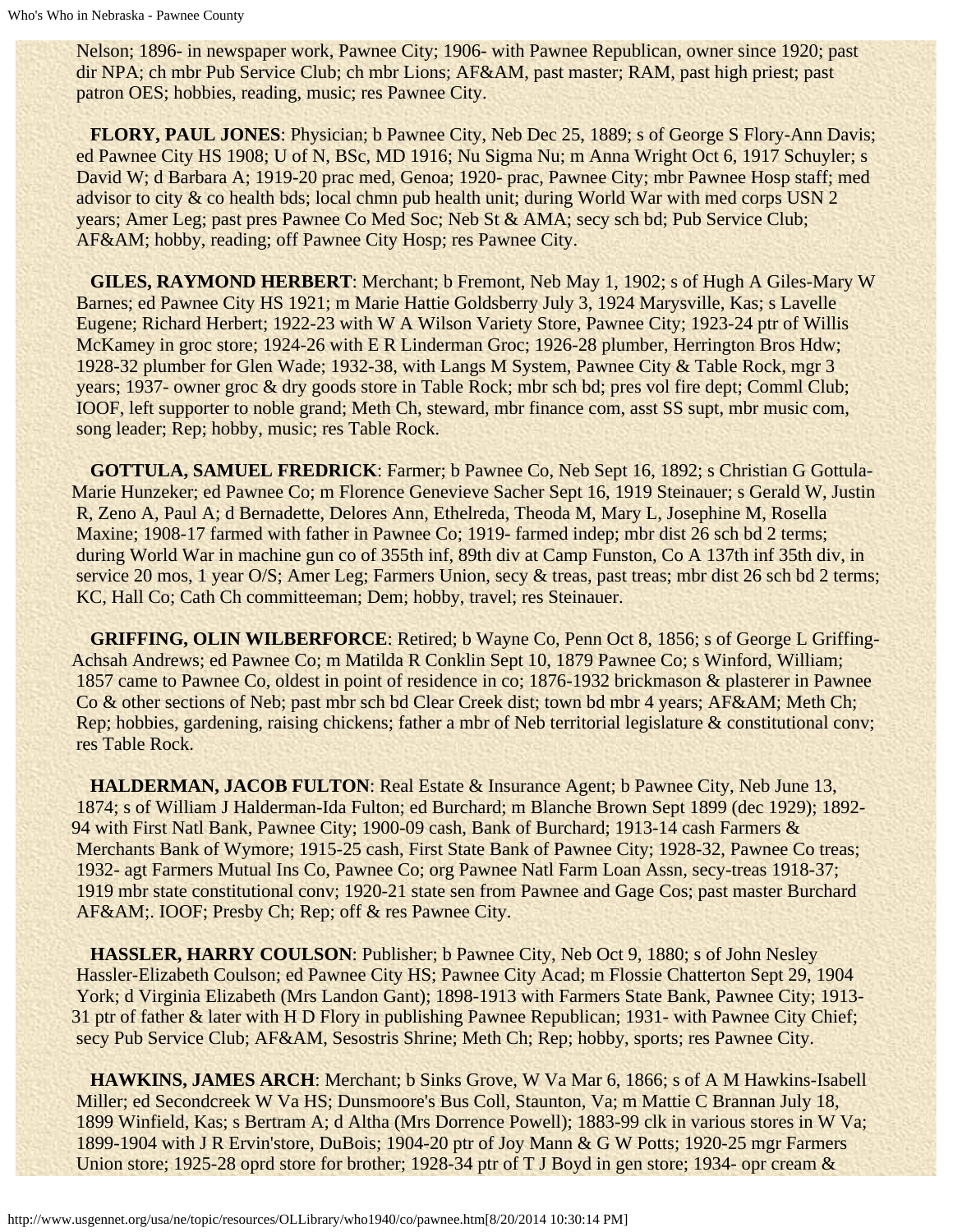produce store, DuBois; assessor South Fork pct 10 years, registrar 13 years; past mbr village board; Meth Ch, steward, treas; Dem; hobby, fishing; res DuBois.

 **HURD, CHARLES MARK**: County Judge; b Pawnee City, Neb Sept 21, 1878; s of John M Hurd-Elizabeth Hill; ed Pawnee Co; Pawnee City Acad; m Laura Dykes Dec 18, 1906 Lebanon, Kas; s John M; d Gertrude (Mrs W M Allen); when only 9 years old began regular farm work during illness of father; 1899- 1928 oprd farm near Pawnee City, owned large dairy herd; 1928 Pawnee Co judge; 1918-26 Pawnee Co commr; org & led baseball team in Sheridan dist several years; IOOF, past noble grand, several times del to grand lodge of Neb;

874

**in Nebraska Pawnee**

Neb Assn of Co Judges; First Bapt Ch, sr deacon; Rep; hobbies, fishing, baseball; res Pawnee City.

 **HUSTON, ARCHIE MERVIN**: Pharmacist; b Taylor Co, Ia Jan 13, 1875; s of James A Huston-Emma S Smith; ed Taylor Co Ia; Ia St Coll; m Mary E Ryerson July 20, 1900 Bradyville Ia; s James Donald, Hobert T; m Alice B Barclay Sept 18, 1917 Kansas City Kas; d Harriet A (Mrs Thomas Phalen); 1894-98 tchr Ia schs; 1900-01 tchr Conway Ia schs; 1901-07 ptr of Earl Ryerson, Conway Ia; 1907-26 ptr of Earl Ryerson in drug store, Pawnee City; 1926-28 owner & opr Huston Drug Co, Pawnee City, 1928- ptr of son; during Sp-Amer War in Co I 51st Ia vol inf; William Lewis Camp 2 USWV; Neb Rexall Club, past pres; Pub Service Club, past pres, treas; AF&AM Conway Ia; Presby Ch; Rep; hobby, fishing; res Pawnee City.

 **HYLTON, MRS MARGARET**: Retired; b Nemaha Co, Neb Oct 20, 1875; d of William Sutton-Josephine Flott; ed Table Rock HS; m J Harry Hylton Jan 11, 1910 Kansas City, Mo (dec 1938); d Josephine (Mrs Wayne Kubick); 1910-38 with husband in drug store, Table Rock, assumed management at husband's death in 1938; sold store in 1939; OES, past matron; Meth Ch; Rep; res Table Rock.

**JENSEN, JULIUS AMBROSE:** Merchant; b Fullerton, Neb Dec 15, 1893; s of Nels A Jensen-Ingeborg Juhl; ed Fullerton; LaSalle Extn U; m Inez Johnson Aug 18, 1926 Brunswick; s Charles Allen; 1912-18 with father in Jensen Mdse Co, Pawnee City; 1919- co-owner & mgr, 1922-26 assoc with Fred J Jensen, 1926- assoc with Nelson R Jensen; during World War served in QMC 314th supply co, US army 1918-19; O/S 14 mos; Amer Leg; mbr bd of edn since 1938; Pub Service Club; IOOF; Presby Ch; Dem; res Pawnee City.

 **KEHMEIER, FERDENAND AUGUST**: Harnessmaker; b Lassburch, Lippe Detmold, Germany Jan 28, 1866; s of Herman Kehmeier-Karoline Finke; ed Germany; m Minnie Zorn Aug 8, 1895 Pawnee Co; s Bryan H, Edwin; d Emma; 1884 came to Amer; 1885-88 learned harnessmaking with brother in Tecumseh; 1888-90 carp in Johnson Co; 1890-91 visited in Germany; 1891-93 carp in Tecumseh; 1893- owner & opr harness shop, Steinauer; chmn village bd 2 years; past mbr sch bd; Evang Reformed Ch; Dem; hobby, gardening; res Steinauer.

 **KIRKLAND, GEORGE THOMAS**: Merchant; b Chicago, Ill June 21, 1904; s of Charles Kirkland-Elizabeth Gille; ed HS of Commerce, Omaha; m Anita J Lang Jan 17, 1932 Beatrice; 1923-28 with father in King Hdw Co, Omaha; 1928-31 traveled in Neb for H J Heinz Co; 1930- with Lang's M System Groc Stores at Beatrice, Wymore, Tecumseh, Pawnee City, DuBois, Table Rock, Humboldt; located at Pawnee City since 1931; ROTC, field arty; Pub Service Club; Lions; AF&AM; Rep; hobbies raising & crossing cattle & buffalo, hog raising; res Pawnee City.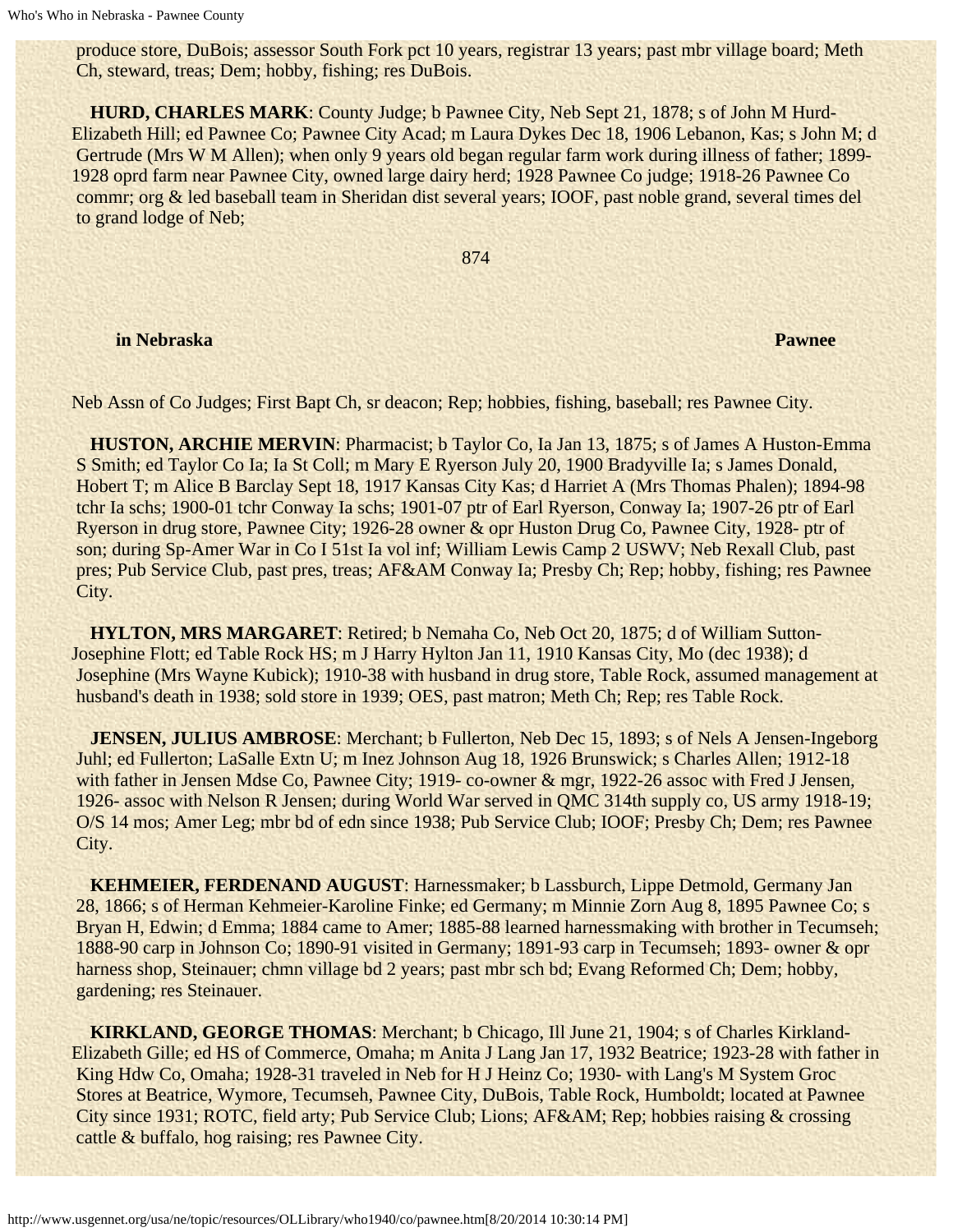**KOVANDA, MRS A R**: Clubwoman; b Pawnee Co, Neb Feb 28, 1873; d of John Clema-Mary Vrtiska; ed Pawnee Co, Pawnee City Acad; m Anthony Rudolph Kovanda Aug 18, 1891 Pawnee City (dec 1931); s Rudolph Anthony; 1896-1912 with husband in hdw & furn store, Table Rock; 1912-21 asst P M; 1908-30 conducted sch in Czech language, produced plays & raised funds for ZCBJ lodge rooms at Table Rock; 1914-18 VP Neb Woman's Suffrage Assn, instrumental in securing passage of amendment in Neb; holder of special certificate of service awarded in Neb by Carrie Chapman Catt; 1926 del to GFWC, Atlantic City, 1933 del to Detroit; Womans Club, pres; Pawnee Co Hist Soc, secy; ZCBJ, past pres; OES, past matron; Meth Ch, ss tchr 30 years; Dem; hobbies, club work, embroidery, making quilts; res Table Rock.

 **KOVANDA, FRANK**: Mortician; b Pawnee Co, Neb Nov 13, 1873; s of Frank Kovanda-Barbara Benes; ed Pawnee Co; m Minnie Fuller, Pawnee City (dec); d Laura (Mrs \_\_\_ MeGannis), Roberta (Mrs Merle Fisher); m Dolly Brown Apr 8, 1925 St Joseph, Mo; 1898- owner & opr mortuary, Table Rock; 1898-1935 owner & opr hdw & furn bus, Table Rock; Neb & Natl Funeral Dirs Assns; mbr city bd 12 years; mbr sch bd 8 years; Comml Club; AF&AM; IOOF, past noble grand; ZCBJ; Chris Ch; hobby, fishing; res Table Rock.

 **LEHMAN, JOHN HENRY**: Retired; b Bunker Hill, W Va Nov 26, 1845; s of Daniel Lehman-Lucinda Kavanaugh; ed Payson Ill; m Sarah E Kerns Nov 27, 1870 Table Rock; s Victor (dec), Glen; d Linnie M (Mrs P I Faulkner), Ella A (dec), Cleo E (Mrs Frank Porak, dec 1885); 1866-77 homesteaded, farmed in Neb; 1877-78 farmed in Tex; 1878-1934 farmed in Pawnee Co; 1934- ret; during Civil War vol in Co F, 118th Ill inf in 1862: with Gen Grant at siege of Vicksburg, fought in Arkansas Post battle & various other battles, disch July 1865; cast first vote for Abraham Lincoln while in Civil War; also voted for admission of Neb as state; past mbr sch bd; GAR; hobby, reading; res Table Rock.

 **LEONARD, GEORGE A**: Farmer; b Tazewell Co, Ill June 15, 1879; s of Leslie W Leonard-Ada Malone; ed Pawnee City Acad; Lincoln 1898-99; m Mary F Little Dec 16, 1903 Pawnee City; s Rev John Leslie, Alfred Huston, Dr George Allison; 1899- farmer & stockman, Pawnee City; 1900-29 conducted livestock auction sales in Neb; held int in first purebred Poland China herd brought into Pawnee Co; 1910- 23 mbr Neb st bd of agr; 12 years supt swine dept Neb St Fair; mbr sch bd 20 years; pct assessor 20 years; 4-min man during World War; AF&AM, mbr 30 years; Presby Ch; Rep; res Pawnee City.

 **LEONARD, MRS MARY FRANCES LITTLE**: Homemaker; b Pawnee City, Neb June 19, 1877; d of John R Little-Barbara H Huston; grad Pawnee City Acad; m George Leonard Dec 16, 1903 Pawnee City; s Rev John Leslie, Alfred Huston, Dr George Allison; 1896-98 tchr, Pawnee Co; 1898-1903 tchr, Pawnee City; 1903- homemaker on farm near Pawnee City; author various poems published in natl magazines, state papers during past 35 years; author of Pawnee Co history in this volume; DAR; Extn Club; Meth Ch, ladies aid, ss supt 20 years; Presby Ch; Rep, Pawnee Co committee woman many years; hobbies, poetry, house plants; res Pawnee City.

 **McCOURTNEY, CHARLES OLIVER**: House Mover & County Commissioner; b Tazewell Co, Ill Feb 21, 1869; s of Robert P McCourney-Jerusha Caroline Matthews; ed Pawnee Co, 3rd grade; m Clara E Martin Feb 1892 Pawnee Co; m Lula M Bivens Jan 1905 Pawnee Co; s Bruce, Mike, Pat; d Myrl (dec), Fern (Mrs Jim Frapa), Lottie (Mrs Jim Davakos), Eva (Mrs Leon Beers), Maude (Mrs Bruce Bailey), Hazel, Velma (Mrs Leroy Epley); orphaned when 12 years old; 1881-92 worked on farms in Pawnee Co, most of time with R B Stevens, Table Rock; 1883 broke sod with yoke of oxen; 1892-97 farmer, Franklin Co & in Minn, later in Pawnee Co; 1898-1932 in construction dept, CB&Q RR; 1906- engaged in house moving bus in SE Neb, NE Kas, SW Ia, NW Mo; 1932- Pawnee Co commr; Neb Assn of Co Commrs, Co Clks, Co Registers of Deeds & Co Highway Commrs; Pawnee Co Hist Soc, treas; Neb St Hist Soc; mbr IOOF 46 years, past noble grand; Indep; hobby, horse racing; off Courthouse; res Table Rock.

 **McCREA, EDWIN LEE**: Physician & Surgeon; b Cole Co, Mo July 14, 1865; s of John Wilson McCrea-Sarah Adeline Lane; ed Clarksburg Mo; Bates Co Mo; Iantha Mo HS; Uni Med Coll, Kansas City Mo, MD 1900; m Eliza Lenore Wade Feb 8 1888 Jefferson City Mo; celebrated Golden Wedding 1938; s Dr Lowrain E; d Veda (Mrs H J Smith), Ural Hazel (Mrs C W Beck), Zelma (dec); prior to 1896 with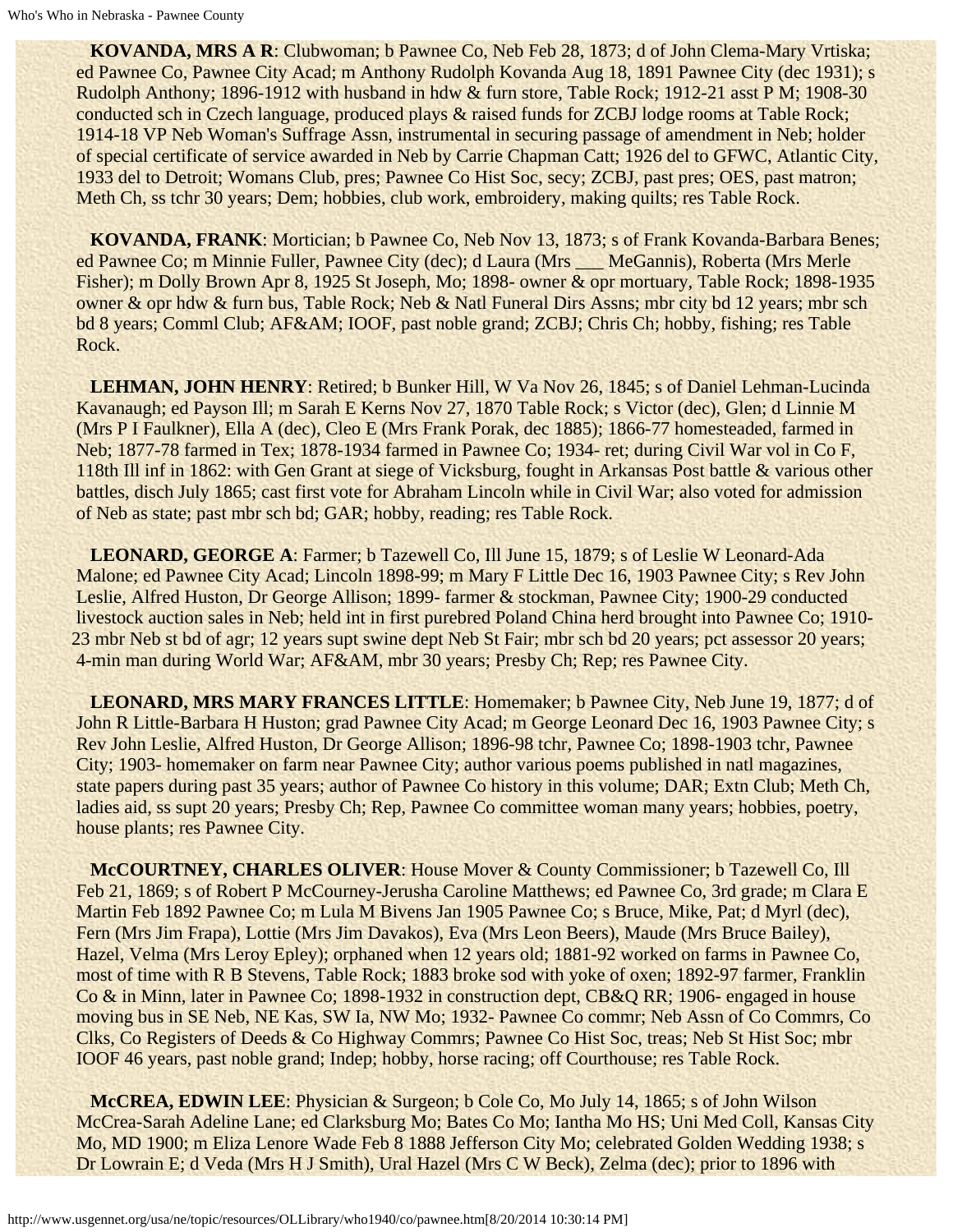father in cattle bus in Mo, where mbrs of family were ext land owners & stock raisers; 1900- prac med Table Rock, builder & opr McCrea Hosp; org, past pres Table Rock Electric Co; mbr sch bd many years; mayor & mbr city coun many years, leader in securing street bldg, water system & natural gas; apptd by Gov Weaver in chg of road supervision Pawnee Co; pres Pawnee Co Med Soc several times; Neb St & AMA; AF&AM; IOOF, past noble grand, instituted several lodges; Dem, vice-chmn Pawnee Co Central Com; hobbies, travel, photography, woodwork, noted in Neb & other states as cabinet maker & woodworker, has presented pieces to individuals in every state; grandparents came to Mo with Daniel Boone; res Table Rock.

 **MARBLE, MILTON HALL**: Retired; b Wayne Co, O Mar 16, 1839; s of Hiram S Marble-Anne Stewart; ed Wayne Co O; Iowa City Ia HS 1854; m Maria Bump, 1863, Brodhead Wis; m Amanda Linn Fairbanks, 1871 Tecumseh; m Amy E Linn, 1911 Pawnee City; s Harmon P, Max A; d Alice (Mrs Edgar Woods, dec), Edith (Mrs Bruce Woods); 1852 with family moved to Ia City 4 years before RR was built; 1856-60 tchr Nodaway Co. Mo; 1860-62 tchr, Ia; 1862- 63 tchr, Brodhead, Wis; 1863-65 Brodhead Wis dep P M apptd by Pres Lincoln; 1860 cast first presidential vote for Abraham Lincoln; 1870 came to Pawnee Co, farmed near Table Rock until 1894; 1870-74 tchr, Table Rock & vicinity; 1886-90 Pawnee Co commr; 1875-94 pres sch bd dist 51; 1893-1923 secy Table Rock

875

### **Pawnee Who's Who's Who**

sch bd; Neb's oldest judge, serving as JP Table Rock, since 1894; 62 years notary pub, apptd by 10 different governors; 1894- in real est & ins bus, Table Rock; correspondent for Neb St Journal 58 years; contributed approximately 250 poems to various newspapers & magazines; past secy cemetery bd, 38 years; Pawnee Co Hist Soc, ch mbr; IOOF mbr 72 years, ch mbr lodge 9 Pawnee City, secy of Table Rock lodge 33 since 1894, oldest mbr in state both in years & membership; Rep, active in politics since Lincoln's time; during Civil War, vol, rejected because of injured right hand; father was chaplain "Graybeard's" regiment in Civil War; maternal grandmother was direct descendant of Edward Doty who came over on the Mayflower 1620; res Table Rock.

 **MEIER, FRED WILLIAM**: Garage Owner; b Nemaha Co, Kas Nov 20, 1881; s of C William Meier-Minnie Kouster; ed DuBois; m Ida Parli Feb 15, 1905 Nemaha Co, Kas; s William J (dec), Howard H, Clyde, Lyle, Verne; d Alma (Mrs William Volz), Margaret, Lois, Louise, Helen, Erma, Doreen; 1901-06 with State Bank of DuBois; 1906-16 owner & opr DuBois Elevator; 1916- owner & opr Meier Garage & Station, DuBois; 1909 began selling autos as side line; mbr sch bd, secy & treas 20 years; mbr village bd 30 years, chmn 15 years; past chancellor KP; Rep; hobbies, good stock, sports, reading; res DuBois.

 **MILLER, JOSEPH GOODNOW**: Hotel Manager; b Charlevoix Co, Mich Dec 28, 1884; s of Major Fredrick Eleasor Miller-Emma Jane Dennison; ed Johnson Co; DeSoto Kas HS, 1902; Dougherty Bus Coll; m Eva C Richardson Oct 11, 1912 Chicago; m LaTisha A Baker Aug 6, 1929 St Joseph, Mich; 1902- 07 farmed with father in Kas; 1909-11 with Warren M Crosby Dry Goods Co Topeka Kas; 1911 with AT & SF RR 6 mos; 1911-29 with Chicago & Alton RR; 1929-33 with orgns in Topeka & Kansas City; 1933 mgr Exchange Hotel, Pawnee City; Neb Hotel Assn; Pub Service Club, chmn road com; Rulo-Rocky Mtn Highway Assn, VP; Prot; hobbies, fishing, hunting & sports; grandfather was first pres Kansas St Coll & later pres Baker U of Baldwin, Kas; grandfather, Dr Joseph Dennison, & great uncle, Isaac T Goodnow, first Kas State supt of pub instruction were founders of educational system of Kas; res Pawnee City.

 **MOORE, HARRY AUGUSTUS**: Postmaster; b Pawnee Co, Neb Dec 4, 1869; s of Carlyle Fisk Moore-Martha Jane Graves: ed Neb & Kas; m Laura Jane McKean Dec 8, 1892, Yuma Colo; s Walter P; d Myrtle Irene (Mrs G C Albaugh); 1883-85 appr in newspaper work, Arapahoe; 1885-87 with father in store, also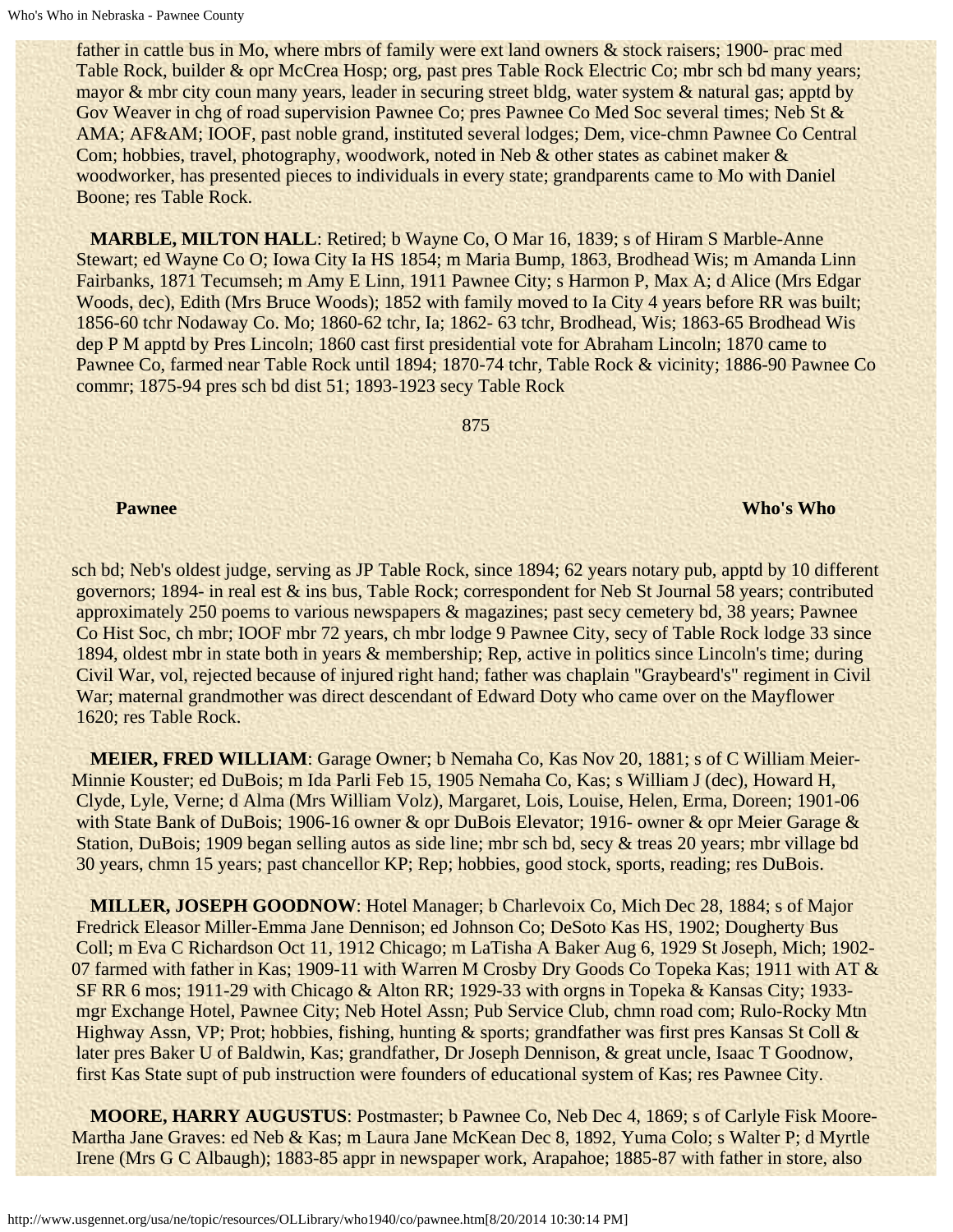in newspaper work, Ellis Kas; 1887-89 various vocations in Neb; 1899-91 worked on newspaper in DuBois, pur & oprd DuBois Item; 1891-96 worked on street car line Lincoln; 1896-97 worked on street car line, St Louis; 1897-99 worked in Denver, Colo in book & job shop & on Yuma Colo Pioneer; 1899-1900 worked on Arlington Review, pur Arlington Herald; 1901-02 worked on street car line, Omaha; only man Omaha Street Car Co has ever summoned for work; 1902-04 worked on Bloomfield Monitor; 1904-06 in chg of Wray Colo Rattler; 1906-08 in chg of Yuma Colo Pioneer; 1908-11 worked in book & job shop, Denver, also for Brush Colo Republican, Fort Morgan Colo Times, Brighton Colo Blade; 1911-12 worked on Platte City Mo Monitor; 1912-13 in newspaper work at Aurora & Lincoln; 1913-17 owner & opr DuBois Press; 1917-21 owner & opr Steinauer Star; 1921-28 owner & opr DuBois Press; 1921- PM, DuBois; village clk 5 years; res DuBois.

 **MUSCHEITES, BRUNO FRED**: County Clerk; b Thayer Co, Neb July 9, 1891; s of Fred Muscheites-Meta Wenke; ed Bruning HS; Beatrice Bus Coll 1916-17; m Ruth McCoy March 17, 1917 Blue Springs; s Fred; d Margaret; 1912-17 fireman, CB&Q RR, Lincoln; 1917-21 farmed near Greeley, Colo; 1921-34 farmed near Table Rock; 1934- Pawnee Co clk, recorder & assessor; Neb Assn of Co Commrs, Co Clks, Co Registers of Deeds & Co Highway Commrs; Pub Service Club; mbr bd of edn 3 terms; AF&AM, jr warden; MWA, Chris Ch; Dem; hobby, fishing; res Pawnee City.

 **NORRIS, CHARLES IRA**: Merchant; b Falls City, Neb Dec 3, 1860; s of Chauncey H Norris-Fannie C Giddings; ed Table Rock HS; m Ida Phillips Nov 30, 1887 Table Rock; s Edgar J; d Eunice (Mrs Fred E Peters), Aline (Mrs Dan Bare); 1882-86 with Missoula, Mont Mdse Co, att completion ceremonies of NP RR there 1884; 1886- with Norris Merc Store, Table Rock, 1886-1910 with C H Norris, 1910- owner & mgr; this is oldest store in continuous oprn 70 years in Neb; past mbr Pawnee & Richardson Cos in Neb legislature; mbr sch bd 33 years; Pawnee Co Hist Soc; IOOF, past noble grand; Meth Ch; Rep, past mbr Pawnee Co Central Com; grandfather, C W Giddings founded Table Rock in 1856; father began store in Table Rock 1859, later served in Union Army, and fought Sioux Indians in Dakota; after war he was apptd Indian agt near Falls City, opened present store in 1869; res Table Rock.

**OBERMANN, FREDERICK HENRY: Banker; b Snyder, Neb June 29, 1893; s of Henry Obermann-**Minnie Holt; ed Snyder; Cal; Fremont Normal 1918; U of N 1923-24; Northwestern U 1925; Delta Theta Phi; m Viola Francis Jasa Aug 1, 1936 Tyndall S D; 1913-15 chauffeur in Cal; 1915-17 oprd light & power co, Snyder; 1917-18 & 1919-22 with Hartington Natl Bank; 1926-27 farmed with father, Dodge Co; 1927- 31 with state banking dept, receivership div; 1931-37 with farm loan div of ins co & emp by private investors; 1937- cash Burchard State Bank; during World War, USN, Great Lakes, later with 22nd regiment USN air corps 10 mos; Amer Leg, treas; AF&AM; OES; Luth Ch; Rep; hobby, sports; res Burchard.

**OSBORN, DAVID WILLIAM:** Real Estate & Insurance Agent; b Pawnee Co, Neb Dec 7, 1870; s of John M Osborn-Mary J Gilkerson; ed Pawnee Co; Pawnee City Acad; m Emma Maude Waddell June 17, 1900 Pawnee Co; d Margaret O, Mary E, Isabella Jeanette; 1893-96 tchr, Pawnee Co; 1896-1903 farmed, Pawnee Co; 1903-04 resided Loveland, Colo; 1904-20 owner & opr farms, Pawnee Co; 1917- opr real est & ins bus in Pawnee City; police judge; JP; past mbr sch bd; past mbr Pawnee Co Fair bd; Sheridan pct assessor 6 years; Pub Service Club; Neb St bd of agr; United Presby Ch, congl clk 28 years; Dem; hobby, reading; res Pawnee City.

 **OVENDEN, ARCHER ELLIS**: Publisher & Postmaster; b Nemaha Co, Neb Oct 1, 1873; s of Alfred Ovenden-Sarah Irwin; ed Nemaha Co; m Stella A Tucker Mar 22, 1894 Pawnee City; d Amber (Mrs Ira J Williams), Ethelda (Mrs Albert L Porr); 1890-96 owner & editor Elk Creek Sentinel; 1896-1903 owner & editor Brock Bulletin; 1903- owner & publisher Pawnee Chief, Pawnee City; 1915-23, 1935- P M; mbr sch bd 7 years; Pub Service Club, past dir; NPA; SE Neb Press Club, past pres; Natl Edit Assn; Neb League of Dist P Ms; Neb ch of Natl Assn of P Ms of US; Meth Ch; Dem, past chmn & secy Pawnee Co Central Com, several times mbr State Central Com; hobby, travel; off P O; res Pawnee City.

**PATTISON, HARLAND GLEN:** Superintendent of Schools; b Table Rock, Neb Sept 28, 1903; s of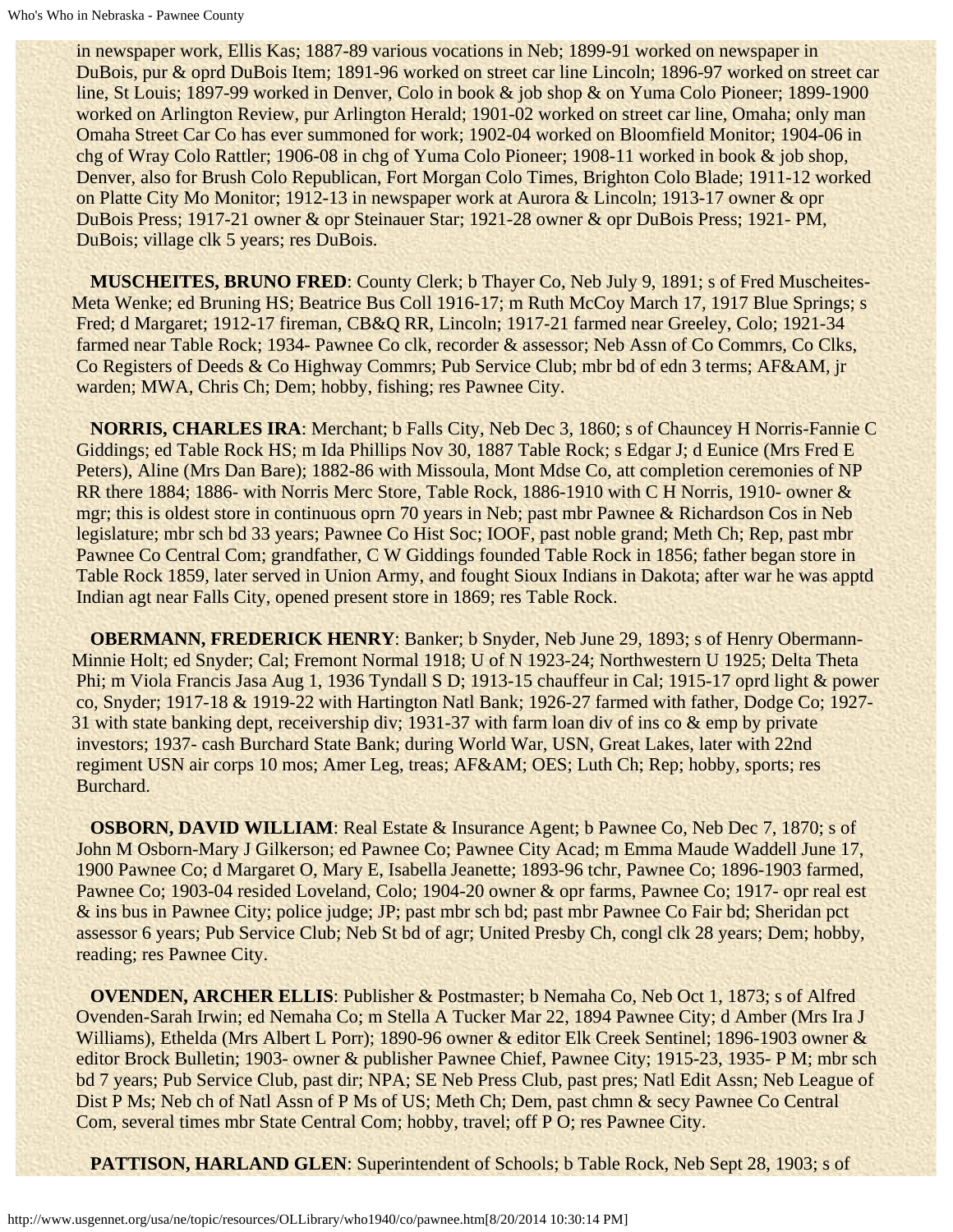John Pattison-Myrta Johnson; ed Table Rock HS 1921; U of N, BA 1930; m Cecelia Jensen Aug 8, 1927 Omaha; s Gary Lee; 1923-25 tchr, Pawnee Co; 1927-29 tchr Brunswick; 1930- supt Table Rock schs; Assn of Supts & Prins of Neb; NSTA; res ofcr US army; AF&AM, past master; Meth Ch, bd of stewards; Rep; hobbies, fishing, hunting; res Table Rock.

 **PESEK, MRS MARIE V**: Homemaker; b Mala Losentee, Czechoslovakia Aug 14, 1875; d of Jacob Dobvrovolny-Marie Hosek; ed Czechosolvakia; Germany; m Joseph M Pesek Mar 15, 1898 Pawnee City (dec 1938); s Ludwig; d Marie (Mrs Henry Rakosnik); 1890 came to Pawnee Co; 1898- homemaker near DuBois; ARC, active during World War & recd certificate of honor from US govt; Pawnee Co Hist Soc; mbr bd of edn ZCBJ; Dem, past vice-chmn Pawnee Co Central Com; res DuBois.

 **PETERKA, JAMES**: Real Estate & Insurance Agent; b Krolvitch Co, Czechoslovakia Aug 3, 1875; s of Joseph Peterka-Josephina Hanna; ed DuBois; m Verna A Hunzeker Mar 7, 1899 Pawnee Co; d Emily (Mrs Henry Krofta), Lillian (Mrs Glen Noble), Edna; 1897-1911 farmed, Pawnee Co; 1911-13 in real est bus Tate; 1913-22 in real est & ins bud, oprd elevator for Dobbs Grain Co, Virginia, Neb; 1922- in real est & ins bus, Pawnee City; HOLC appraiser; 1932- state highway grade inspector; chmn Virginia sch bd 8 years; VP Citizens State Bank of Virginia 6 years; Virginia JP 8 years; mgr & secy Virginia Tele Exchange 3 years; AF&AM, KT, Sesostris Shrine 32<sup>o</sup>; past treas MWA; Dem; hobby, travel; res Pawnee City.

 **PINKERTON, GEORGE ROBERT**: Farmer; b Peoria Co, Ill Oct 10, 1857; s of James Pinkerton-Martha C Weede; ed Peoria & Clay Cos, Ill; m Alma Downing Feb 26, 1885 Clay Co Ill; s Fred A, Clifford C, Roger E, John L, George R Jr; 1878-81 farmed, Clay Co Ill; 1881-94 farmed,

876

### **in Nebraska Pawnee**

Brown Co Kas; 1894- farmer near Pawnee City, owner & opr present farm since 1906; breeder of purebred Duroc-Jersey hogs 20 years; 1923-30 Pawnee Co commr; past mbr sch bd 15 years; United Presby Ch; Dem; hobbies, gardening, reading; res Pawnee City.

 **RINNE, AUGUST W**: Farmer; b Pawnee Co, Neb Sept 27, 1882; s of August Rinne Sr-Caroline Kuehlmann; ed Pawnee Co; m Anna Bartels May 1, 1908 Pawnee Co; s Erwin, Elmer, Clarence; d Margaret; 1908- farmer Pawnee Co; mbr sch bd 2 terms; Farmers Union Oil Assn, VP; Farmers Union; Evang Reformed Ch; hobbies, mechanical work, fishing; res Steinauer.

 **RUCKER, LEONARD JOHN**: Dentist; b Steinauer, Neb Oct 22, 1900; s of Anton Rucker-Christine Hoffman; ed Steinauer 1906-17; Dubuque Ia Mil Coll 1918-19; Creighton U, DDS 1923; Psi Omega; m Lahoma Augusta Williamson Dec 21, 1934 Burchard; Ann Christine; 1923-30 prac dentistry in Marysville Kas; 1930 with Hinkle Anesthetic Co of Kansas City, Mo; 1931- prac in Pawnee City; ADA; Pub Service Club; Cath Ch; Dem; hobbies, livestock & sports; res Pawnee City.

**SAWYER, GEORGE A:** Merchant; b Pawnee City, Neb Apr 30, 1882; s of John B Sawyer-Anne Eliza Karns; ed Pawnee City HS; m Lucy Grace Van Horne Sept 2, 1908 Pawnee City; s Ted I, George Hugh, John Tom; d Kathryn Jane (Mrs Myron R Bickell); 1904-10 with C D Robinson Clothing Store, Pawnee City; 1910- with Fred H Barclay co-owner of Sawyer Barclay Co, clothing store; 1926-32 held int in Barclay-Hare Sales Co; Allied Clothiers Inc, dir; Neb Retail Clothiers Assn, past secy; past mbr sch bd; past mbr city coun; Pub Service Club, ch mbr & past pres; AF&AM; RAM, past high priest; KT; Sesostris Shrine; Meth Ch; Rep; hobby, travel; off Sawyer-Barclay Co; res Pawnee City.

**SCHLACHTER, OSCAR FRANCIS:** Clergyman; b Cincinnati, O June 8, 1895; s of Herman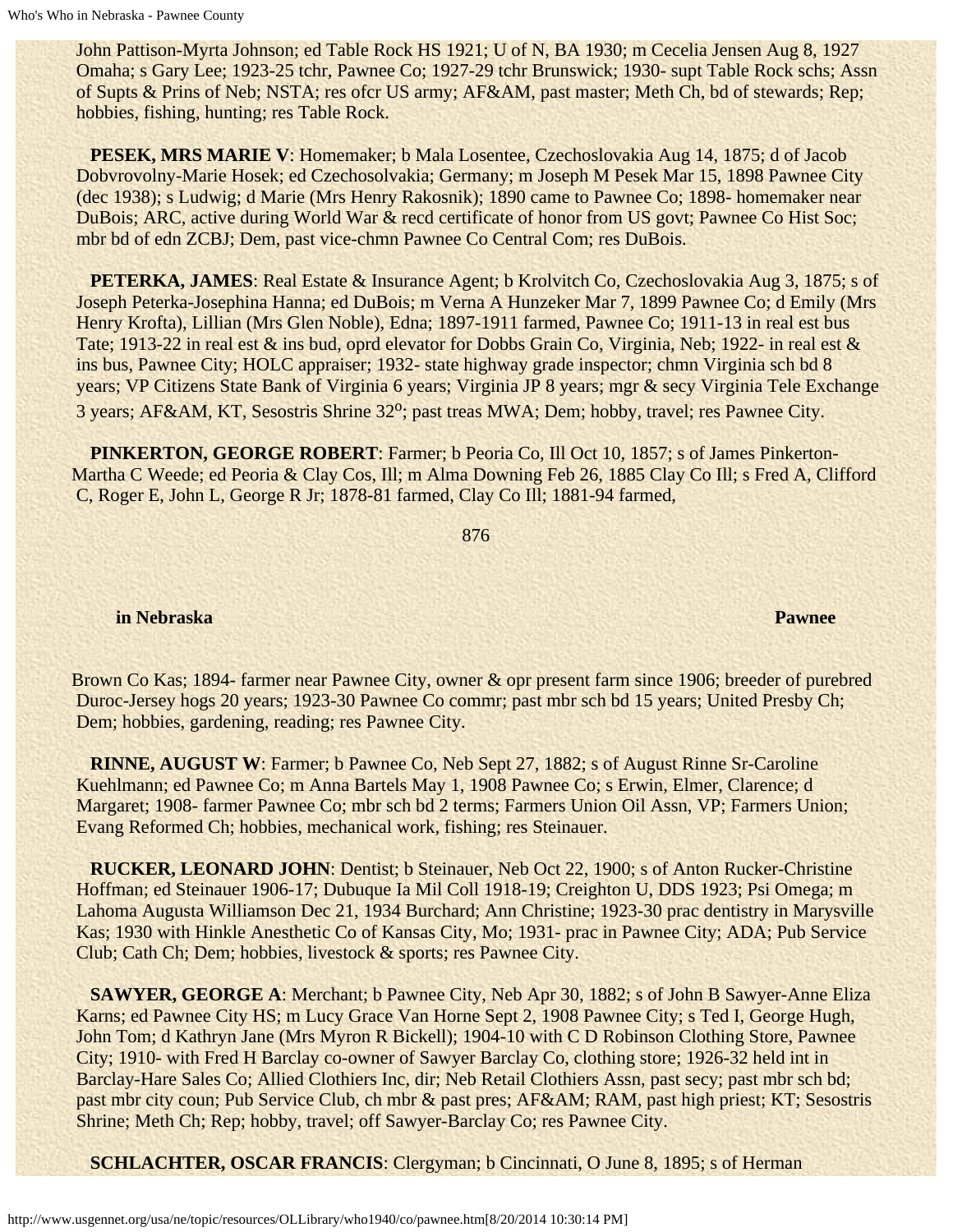Schlachter-Anna Meyer; ed Cincinnati O HS 1913; St Francis Coll, Cincinnati, BA 1916; Seminary in Cincinnati 1917-24; U of Wash, JCB & STB 1925; Creighton U, MA 1926; U of N 1927-29; Phi Kappa; 1925-26 pastor in Deweese; 1926-27 pastor Colon; 1927-29 pastor Valparaiso; 1929-37 pastor Shelby; 1937- pastor Steinauer; KC; Cath Ch; hobby, reading; res Steinauer.

 **SCHROFF, CHARLES JR**: Miller; b Red Cloud, Neb Sept 27, 1888; s of Charles Schroff Sr-Ida Giger; ed Steinauer, Alma; Pawnee City Acad 1904-05; m Natalie Frey Feb 22, 1911 Beatrice; s Gilbert Logan, Robert Warren; d Norma C (Mrs ---- Myers); 1905- emp in Steinhauer Mill; Neb Millers Assn; mbr sch bd 16 years; AF&AM; Evang Reformed Ch; hobbies, fishing, sports; parents born in Switzerland; off Steinauer Milling Co; res Steinauer.

 **SLOAN, FLOYD ANDREW**: Farmer & Stockman; b Lewiston, Neb Mar 23, 1887; s of James Sloan-Matilda Ellen Rounds; ed Lewiston; U of N 1911; m Ola Bertha Williams Mar 13, 1913 Lewiston; s Beverly F, Dwight L; d Wilmetta E; 1911-13 farmed with father in Pawnee Co; 1913- farmer, livestock raiser in Pawnee Co; breeder purebred Red Polled cattle since 1913; since 1926 has shown stock at leading state fairs in central US, including Chicago Internatl Livestock Exposition, has also shown stock in Canada; has won outstanding prizes & ribbons; mbr sch bd, Lewiston & Burchard 12 years; Pub Service Club; secy Red Polled Cattle Club of Amer; Master Farmer 1931; Master Neb Farmers Club, past pres; United Presby Ch, elder 15 years; Rep; hobby, good livestock; res Burchard.

**SMALL, SAMUEL GASCLOW: Farmer; b Pawnee Co, Neb June 19, 1868; s of Thomas C Small-**Abbie Waters; ed Pawnee Co; m Bertha McElhose July 30, 1896 Pawnee Co; d Genevieve (Mrs A B Graham); 1889- farmer, stock feeder Pawnee Co; 1920 moved to Pawnee City; 1924-29 ptr of Potts in elevator bus; Pawnee City; Meth Ch, chmn bd of trustees; Rep; hobby, good stock; res Pawnee City.

 **STAKE, ALBERT**: Retired; b Amberson, Penn Apr 19, 1866; s of Eli Stake-Savila Ray; ed Penn; Ia; m Carrie S Miles Feb 3, 1892 Lincoln; s Earl M, Willie A, Eli, Harold, John Russell; d Gladys A (Mrs E K Drake), Edith M (Mrs Frank Dougherty), Grace (dec Feb 22, 1900), Dorothea (Mrs L Steiner), Edna (Mrs H Kuster), Vera (Mrs Carl Riddlenbarger); 1888-89 farmed in Ia; 1889- farmer in Pawnee Co; pres Burcbard Tele Co 23 years; pres Farmers Elevator Co 19 years; mbr sch bd several years; AF&AM, past master; RAM; OES, sentinel, past secy; Rep; hobby, trees, grafting & experimenting; father served in Union army in Civil War; res Burchard.

**STEINAUER, FRANK MARTIN: Banker; b Steinauer, Neb July 4, 1878; s of Joseph Alois Steinauer-**Catherine Kaufmann; ed Steinauer HS 1897; LBC 1899-1900; m Nellie May Woods Aug 11, 1915 St Joseph Mo; d Lots Francis; 1902-06 took care of stock on land in Pawnee Co; 1906- with Bank of Steinauer, now pres; mbr town bd 1910-35; past mbr village sch bd; Pawnee Co Bankers Assn; Fed Res System; FDIC; KC; Cath Ch; hobby, travel; father came to N Y in 1852 lived at Louisville Ky 2 years, Ind approximately 2 years, settled in Pawnee Co Sept 26, 1856 at present site of Steinauer, founded the town 1886; parents marriage June 12, 1859 first ever recorded in Pawnee Co; off Bank of Steinauer; res Steinauer.

 **STEINAUER, NICHOLAS ALOYSIUS**: Farmer; b Steinauer, Neb Mar 26, 1874; s of Joseph Alois Steinauer-Catherine Kaufmann; ed Steinauer; Bus Coll of Beatrice 1894; Marysville, Kas Normal Sch 1895; m Anna S Coscrove Oct 14, 1896 Beattie, Kas; s Edmond D, Norbert A, Richard C, Jerome J; d Eleanor C (Mrs Paul I Manhart), Mildred E (Mrs Thomas Dugger), Genevieve M; 1895-1908 asst cash, Bank of Steinauer; 1908-10 in impl bus, Steinauer; 1910-37 cash, Bank of Steinauer; 1937- dir & treas E Neb Pub Power Dist; 1897- village clk; mbr sch bd 2 terms; 1905-07 representative from Pawnee Co in Neb legislature; past dir Edmonds Band, Steinauer 30 years; 1934-36 Pawnee Co Soil Conservation Com, past chmn; KC, past exec; Cath Ch; hobby, sports; father came to Neb 1856, founded Steinauer 1886, parents marriage June 12, 1859 first recorded in Pawnee Co; res Steinauer.

 **STEINAUER, WILLIAM ALBERT**: Farmer & Banker; b Steinauer, Neb Apr 23, 1880; s of Joseph Alois Steinauer-Catherine Kaufmann; ed Steinauer HS 1900; m Margaret M Botchlett July 23, 1902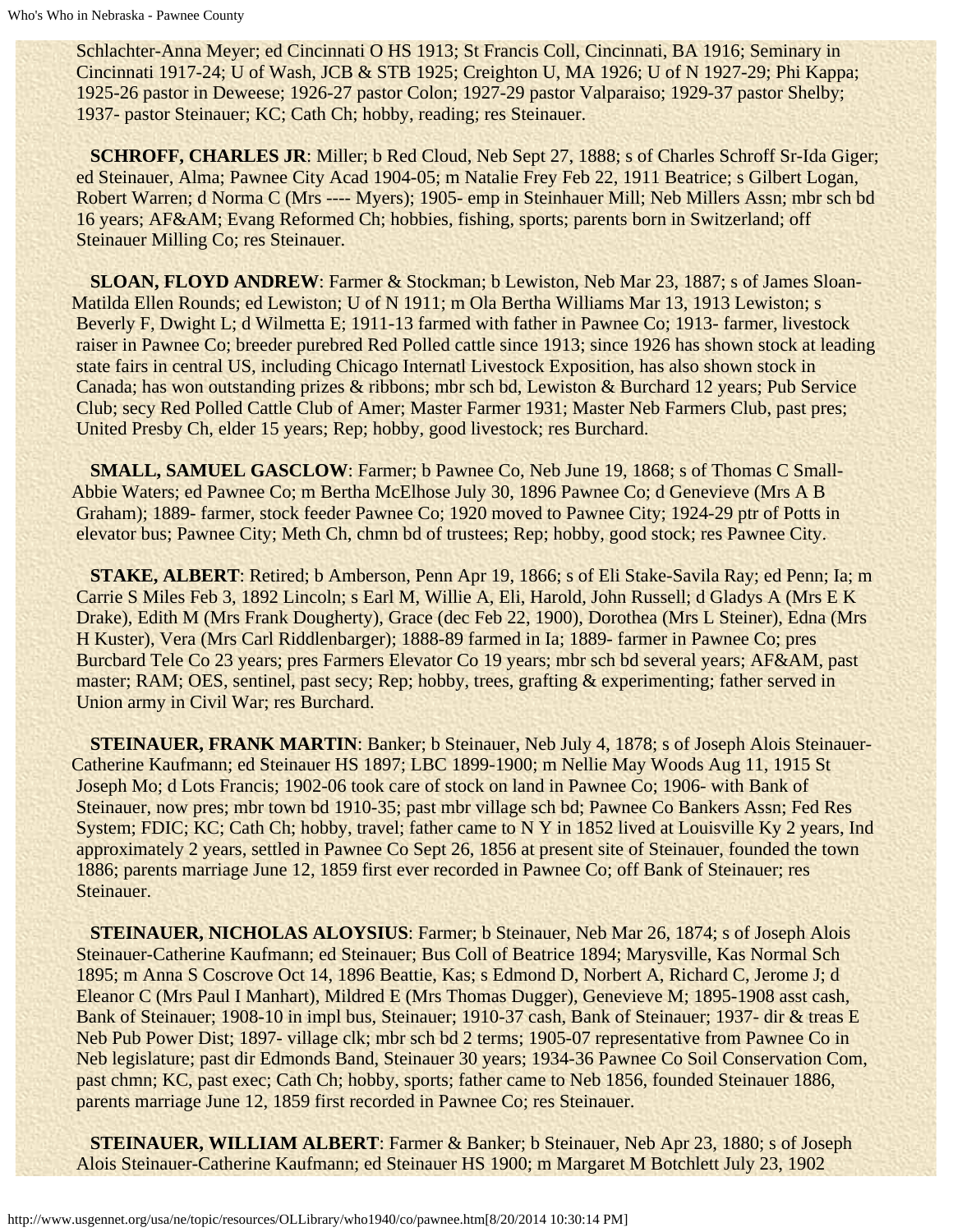Steinauer; s Bernard J, John C; d Hildegarde V (Mrs J W Schutz), Dorothea A (Mrs M S Huff), Rita M, Thrasilla (dec); 1900- farmer in Pawnee Co; 1910- cash Bank of Steinhauer; Pawnee Co Bankers Assn; Fed Res System, FDIC; Turkey Creek Soil Conservation Dist, chmn bd of supvrs; KC; Cath Ch; Dem; hobby, livestock; father came to N Y in 1852 (see biography of Frank); res Steinauer.

 **TAYLOR, ROBERT WISHART**: Retired Farmer; b Hawesville, Ky Dec 16, 1860; s of John Taylor-Mary Wishart; ed Pawnee Co; m Elizabeth Carmichael June 27, 1894 Table Rock (dec Sept 5, 1939); s Virgil V. Ralph Wishart (dec Apr 27, 1898), Robert Warren (dec Aug 14, 1907); 1875- engaged in gen farming & stock raising on father's Inland Stock Farm near Table Rock; both Mr & Mrs Taylor were mbrs of sch bds many years in Table Rock; Pawnee Co Hist Soc; AOUW; Presby Ch; hobby, horses; parents emigrants from Scotland to Ky in 1850, came to Pawnee Co 1864; Mrs Taylor born in Penn 1866, daughter of Hiram & Elizabeth Carmichael, residents of Penn & of English & Scottish descent; came to Pawnee Co in 1885, sch tchr 10 years, 1889 took land claim in Kit Carson Co Colo & taught first term of sch ever held in Burlington Colo; great grandfather Carmichael came to Amer with Gen Wolfe & fought in battle of Quebec in 1764; res Pawnee City.

 **TAYLOR, MRS RUBY**: Publisher; b Wayne Co, Penn Nov 4, 1870; d of Thomas W Conklin-Julia G Bidwell; ed Pawnee Co; m Frank H Taylor Dec, 1891 Table Rock (dec 1934); s Harland B; d Hazel M (Mrs Lee H Kuhn), Lyla I (Mrs Raymond Stewart); 1891 with husband published Table Rock Argus, pur by Mr Taylor May 14, 1887; paper sold 1915, repur 1917; 1934- owner Table Rock Argus; 1934- owner & mgr apt house, Table Rock; NPA; Woman's Club; WCTU; Meth Ch; Rep; Mr Taylor P M 1907-16; representative from Pawnee Co in Neb legislature 1927-29; res Table Rock.

 **THOMANN, FRANK CHARLES**: Educator; b Summerfield, Kas May 16, 1893; s of Frank Thomann-Charlotte Wuester; ed Summerfield Kas HS; U of Kas, BA 1918; U of Colo, MA 1928; U of Chicago; U of N; Phi Delta Kappa; Kappa Delta Phi; m Grace Smith June 19, 1923 Wray Colo; s Charles Edwin; 1915- 16 tchr & coach, Summerfield Kas; 1918-19 supt of schs, Maple Hill Kas; 1919-22 supt of schs, Wakefield Kas; 1922-39 supt of schs, Pawnee City, instrumental in securing construction jr & sr HS bldg 1932; 1939 supt of schs, Yuma Colo; NSTA; NEA; Pub Service Club; Lions; AF&AM, Scot Rite 32<sup>o</sup> Lawrence Kas; Presby Ch; Rep; hobbies, fishing, outdoor sports; res Pawnee City.

877

### **Pawnee Who's Who's Who's Who's Who's Who's Who's Who's Who's Who's Who's Who's Who's Who's Who's Who's Who's Who**

 **VISTUBA, HERMAN EDWARD**: Druggist; b Radstein, Germany Sept 31, 1871; s of Frank Vistuba-Mary Stroda; ed Germany & Amer; m Hannah Carver June 5, 1900 Dawson; s John Leonard, Donald F; 1884-98 worked on farms in Johnson & Pawnee Cos; 1898-1902 worked for Central Granary Co, Lincoln; 1902-07 oprd fruit & poultry farm in Lancaster Co; 1907- owner & opr drug store, Steinauer; Cath Ch, past treasurer; hobby, sports, fishing; res Steinauer.

 **WARNKE, CLARENCE HARPER**: Merchant; b Lewiston, Neb Aug 17, 1911; s of Herman Warnke-Lena Harper; ed Auburn HS; m Nellie Wade Aug 17, 1932 Rockport, Mo; s Gary Eldon; d Marilyn Wanell; 1927-29 with Safeway Store, Auburn; 1929-30 with Swift & Co, Omaha; 1930-32 with Glen Wade Plumbing Co, Pawnee City; 1932-35 owner & opr meat dept of Food Center; 1935- owner & mgr Warnke's Groc & Market, Locker Storage; Bapt Ch; Dem; hobby, collecting match books; res Pawnee City.

 **WENZL, MAURICE**: Garage Owner; b Pawnee Co, Neb Sept 10, 1903; s of Albert P Wenzl-Louise Weber; ed Steinauer; 1918-33 farmed with father also did mechanical work in own shop on farm; 1933 owner & opr Wenzl Garage in Steinauer; KC; Cath Ch; Rep; hobby, mechanics; built first radio receiving set at Steinauer; res Steinauer.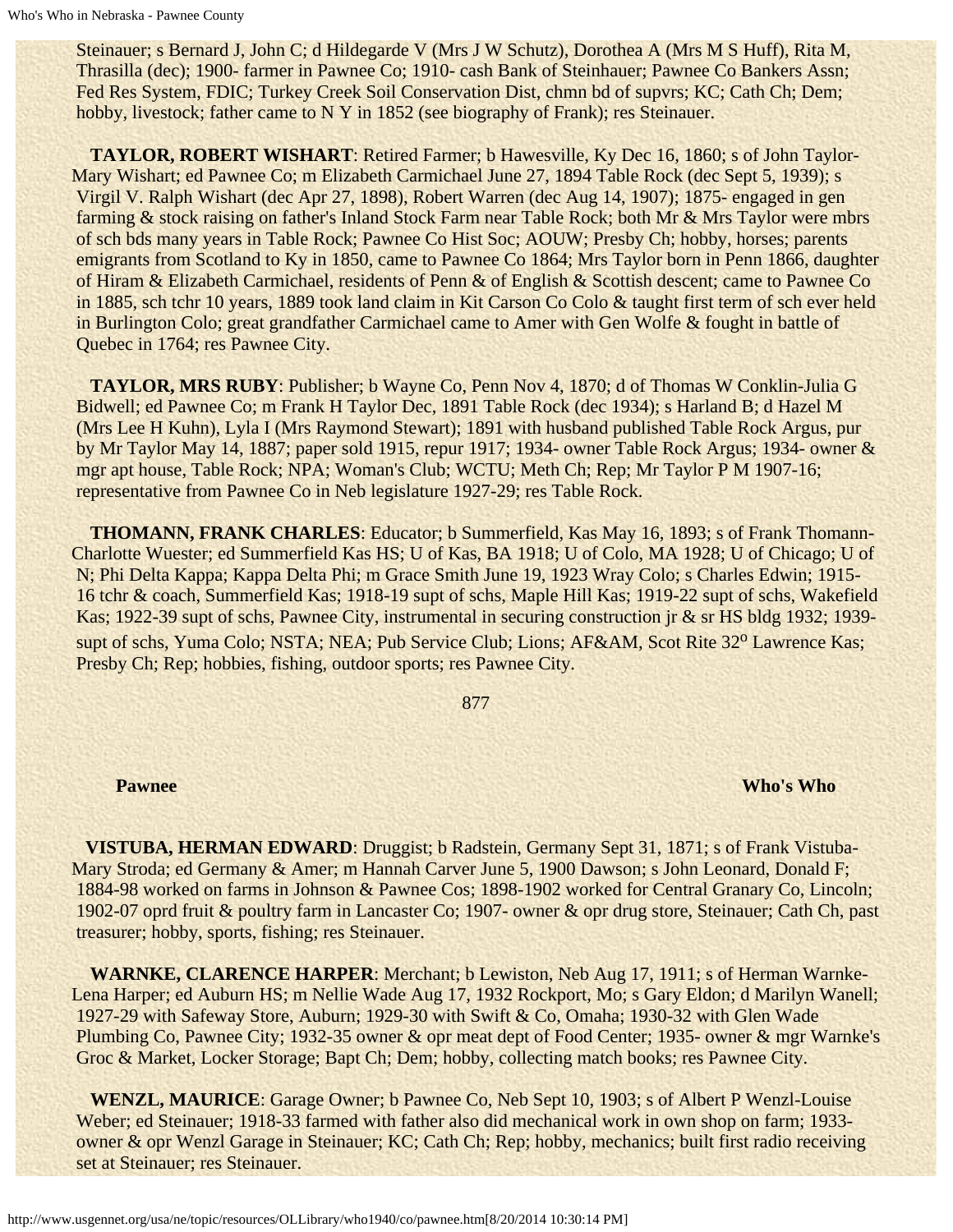**WHERRY, KENNETH SPICER**: Attorney; b Liberty, Neb Feb 28, 1892; s of David Emery Wherry-Jessie Comstock; ed Pawnee City HS; U of N, BA 1914; Harvard U 1915-16; Beta Theta Pi; m Marjorie Colwell Sept 15, 1920 Pawnee City; s David Colwell; d Marilynn; 1915- ptr of Wherry Bros estab 1892 Pawnee City; 1915 opened branch offs at Wymore & Humboldt, oprd former 1915-35, latter 1915-26; 1918-30 especially active in sales & distributing of autos & impls, in furn & undertaking bus, livestock & farms with branches at Summerfield Kas, Pawnee City & Tecumseh; lic embalmer & funeral dir past 20 years in Neb, Kas, Ia & Mo; 1927- pres Pawnee Co Agr Soc & leader in promoting annual fair & stock show; mbr city coun 2 terms; serving 2nd term as mayor; 1929-33 state senator from dist 19 during 2 regular & 2 special sessions; 1933, candidate for gov of Neb; 1935 candidate for US Senate; mbr Rep State Central Com several years, 1937 pres state Founder's Day; during World War served in US naval flying corps 1917-18; in training schs in Chicago, Boston & Pensacola, Fla; Amer Leg, co comm; Neb St & Amer Bar Assns; Kiwanis; Pub Service Club; Round Table; Presby Ch; Rep; mbr State Central Com several years, 1937 pres state Founders Day; hobbies, fair work, farming; off & res Pawnee City.

 **WILSON, JOHN FINLEY**: Photographer; b Washington, Ia Apr 17, 1871; s of John McMurray Wilson-Marjorie Jane Young; ed Anthony Kas HS 1892; m Marie Louise Avis May 12, 1896 Blue Rapids Kas; s Theodore Kenneth, John Herold, Arthur Gaylord; d Marie Ford (Mrs George W Smiley); 1892-93 learned photography; 1893 owner & opr studio in Kiowa Kas; 1892-98 owner & opr studio in Blue Rapids Kas; 1898- owner & opr studio in Pawnee City; Neb St Photographers Assn, pres; Photographers Assn of Amer; Missouri Valley Photographers Assn, past VP; mbr sch bd many years, past VP; Presby Ch, elder many years; MWA; hobby, business; off Wilson Studio; res Pawnee City.

 **WITTE, ELMER FREDRICK**: Attorney; b Furnas Co, Neb July 14, 1896; s of August F Witte-Minnie Ehinger; ed Swanton HS 1912; U of N, BA 1918, LLB 1920; Chi Phi; Phi Delta Phi; m Marie Folk Nov 12, 1926 Pawnee City; s Richard Elmer; 1920- prac law Pawnee City; 1922-30 Pawnee Co atty; Pawnee City mayor 1930-38; during World War section class seaman USN; Amer Leg, past post comm; Neb St Bar Assn; Pub Service Club, past pres; IOOF; MWA, clk; SEA, financier; Meth Ch, trustee; Rep; hobbies, fishing, sports; off Dort & Witte off; res Pawnee City.

 **WOOD, ELMER DAVID**: Lumber Dealer; b Cayuga Co, N Y July 26, 1873; s of Charles S Wood-Nancy J Slayton: ed Table Rock; comml course, Lincoln; m Dollye Mann June 18, 1907 Humboldt; s Fredric E; came with parents to Neb in Aug 1874, settled in Pawnee Co; 1890-1900 farmed in Pawnee Co; 1900-03 worked in the stockyards in St Joseph Mo; 1905-10 ptr of Charles Smith in lbr yd at Elk Creek; 1910-14 farmed in Pawnee Co; 1914-16 with Zook & Edie, lbr dirs in Humboldt; 1915-19 farmed in Pawnee Co; 1919- secy & mgr of Table Rock Lbr Co, Table Rock; mbr village bd; mbr sch bd many years; Comml Club; AF&AM, past master; Rep; hobby, fishing; res Table Rock.

 **WOODS, MRS JOHN EDGAR**: Homemaker; b Ripley Co, Ind Apr 29, 1844; d of Samuel Small-Elizabeth Clark; ed Ind, Ia & Neb; McKinzie Seminary 1865; m John Edgar Woods Jan 16, 1866 Pawnee Co (dec 1933); s Edgar, Wilmer (dec), Bruce, Charles W, Fred; infant son (dec); d Nellie M (Mrs F M Steinauer), Florence B (Mrs J M Haley); born in log house, educated in log sch & married in log house; 1864 with mother & father came in covered wagon to Pawnee Co; 1859-62 sch tchr in Ia; 1862-64 helped brother on home farm, during Civil War; 1864-66 sch tchr in Pawnee Co; 1868-1900, homesteaded in Pawnee Co; 1900- lives in Pawnee City; WRC, past pres; First Presby Ch; Rep: hobby, flowers; res Pawnee City.

 **YOUNG, RAYMOND A**: Physician; b Johnson, Neb June 4, 1896; s of Henry L Young-Ella Rowe; ed Johnson HS 1911; PSTC 1911-13; Creighton U, MD 1917; Phi Beta Phi; m Ruth M Strayer July 20, 1917 Kansas City Kas; m Velma H Kay July 6, 1924 Mexico; d Gwendolyn Gay; 1917-18 Interne in St Margaret's Hosp of Kansas City Kas; 1918-21 prac in Paonia Colo; 1921-24 prac in Madrid Neb; 1924- 26 prac, Tucson Ariz; 1926-31 prac Denver & Deer Trail, Colo; 1931- prac DuBois; village health phys, DuBois; village clk & treas at Madrid; Tri- Co Med Soc, secy 1922-23; AMA; UP RR dist surg at Deertrail, Colo 1927- 30; chief med examiner for Bankers Union Life Ins Co of Denver, 1929; Pub Service